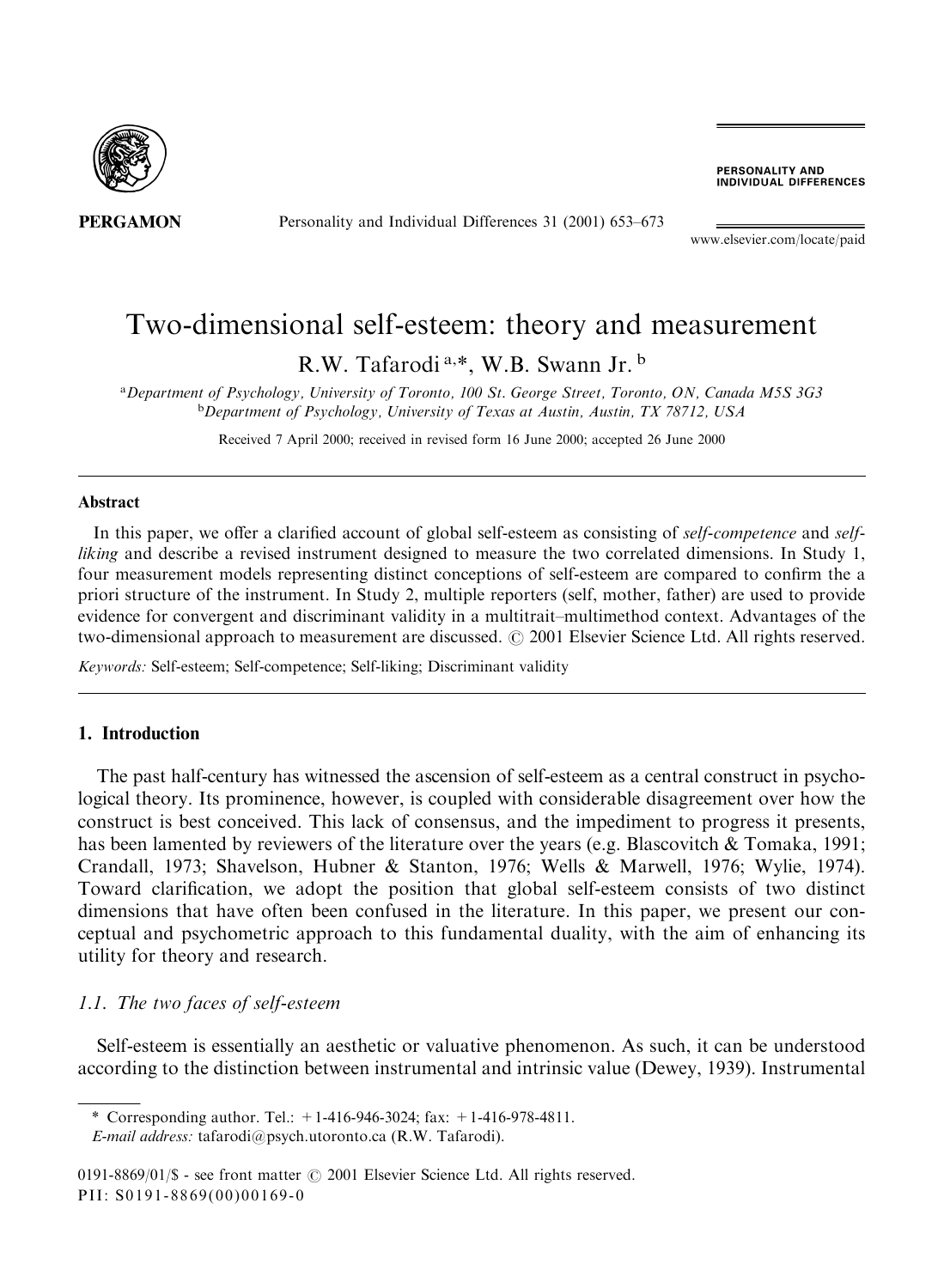value refers to what an object is good for, or what good it can do. Intrinsic value refers to those qualities of an object that are considered good in themselves. Applied to persons, the duality is reflected in personal competence, on the one hand, and appearance, character, and social identity on the other. That is, individuals take on value both by merit of what they can do and what they appear to be. Informally, this is often expressed as the distinction between "respect" and "liking". The former is founded on observable abilities, skills, and talents, the latter on moral character, attractiveness, and other aspects of social worth. The two types of value, however, are not independent, for abilities are often viewed as virtues, and virtues are often used to great effect. Despite this overlap, the distinction is worth maintaining for the purpose of clarifying the compound nature of self-esteem.

The argument for two dimensions of self-esteem is hardly new. Over the years, others have offered versions of the same basic dichotomy (Bandura, 1986; Brissett, 1972; Brown, 1998; Diggory, 1966; Franks & Marolla, 1976; Gecas, 1971; Silverberg, 1952; White, 1963). The most explicit treatment was offered by Tafarodi and Swann (1995), who labelled the two dimensions self-competence and self-liking and described them as constitutive dimensions of global self-esteem.

# 1.2. Self-competence

Self-competence is the valuative experience of oneself as a causal agent, an intentional being that can bring about desired outcomes through exercising its will. As a generalized trait, it refers to the overall positive or negative orientation toward oneself as a source of power and efficacy. Self-competence is closely related but not equivalent to Bandura's (1989, 1992) self-efficacy, defined as "people's beliefs about their capabilities to exercise control over events that control their lives" (Bandura, 1989, p. 1175).

In his original conception of self-efficacy, Bandura (1977) distinguished efficacy expectancy, one's confidence that a particular action can be executed as intended, from outcome expectancy, one's confidence that the action will bring about the desired outcome. Thus, a chef who aims to please her customers may have complete faith in her culinary skills yet remain apprehensive of the reactions of her fastidious diners. This molecular distinction between one's ability to perform an action and the cause-and-effect relations that determine the consequences of the action, while conceptually valid, is often dissolved in the subjectivity of intentional behaviour. This is so because the goals that represent our intentions are most often defined as desired consequences and not merely the mechanics employed to realize them. Just as a basketball player takes little gratification from an artful shot that fails to go through the hoop, the above chef will take little pleasure from a perfectly cooked masterpiece that is rejected by her diners. Our eyes are usually on the prize, and it is by this yardstick that we tend to measure the success of our efforts. In other words, strong efficacy beliefs often *presuppose* goal-consistent outcome expectancies. This is especially true in relation to *general* self-efficacy, the overall assurance or faith that individuals have in their ability to achieve their goals (Sherer, Maddux, Mecandante, Prentice-Dunn, Jacobs & Rogers, 1982; Tipton & Worthington, 1984; Woodruff & Cashman, 1993). It is self-efficacy in its generalized, trait form that most closely parallels the self-competence dimension of global self-esteem.

Bandura (1990) has argued that self-efficacy is separate from self-esteem. This is clearly the case for task-specific self-efficacy. The conceptual separation also applies to general self-efficacy, but its relation to experience at this level may be so difficult to discern as to render the distinction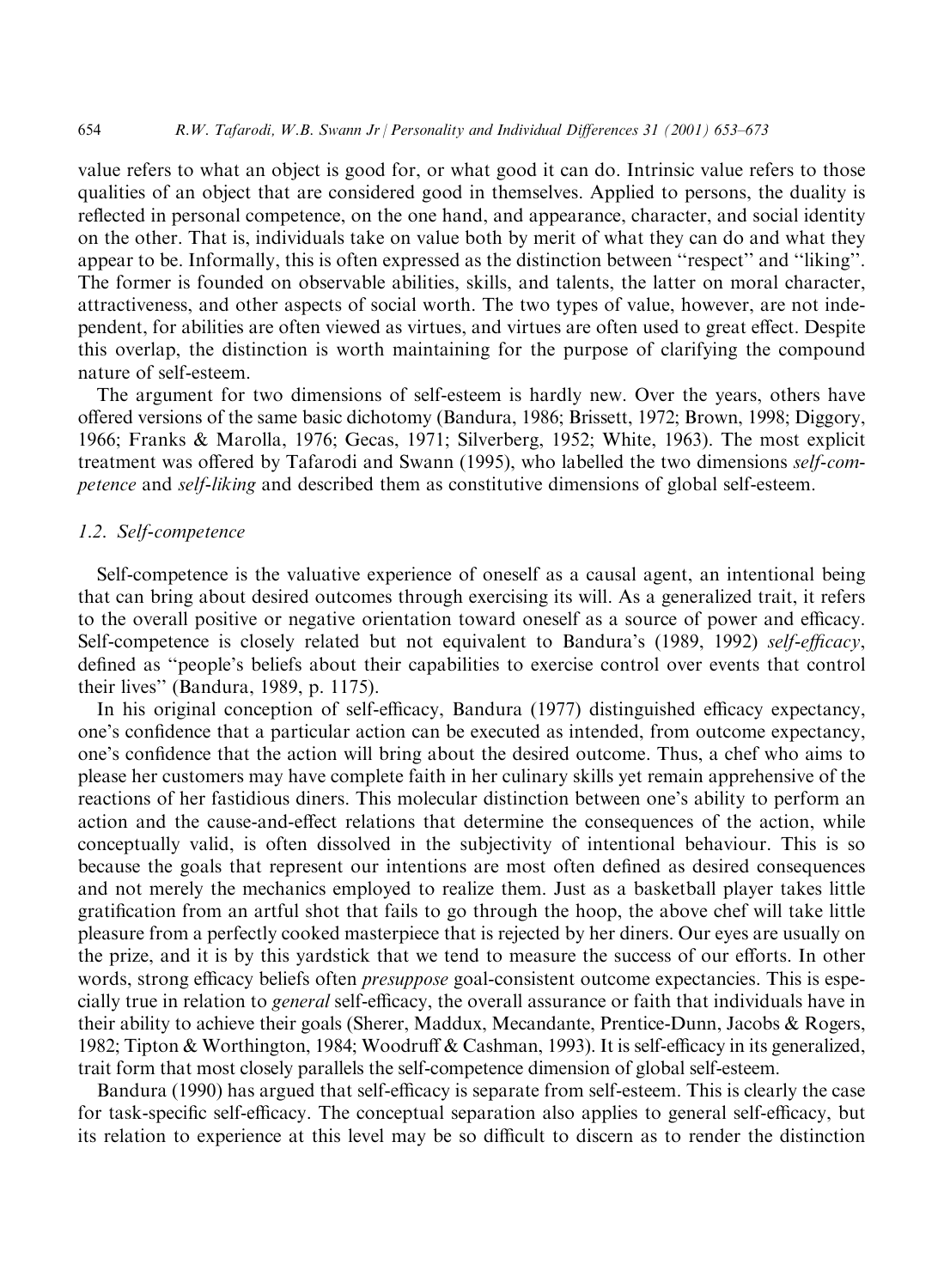655

practically insignificant. We should recognize that human development is characterized as much by the need to know "who we are" as "what we can do". Accordingly, one's personal history of success and failure inevitably gives rise to a generalized attitude toward the self as agent. The more successful one has been in fulfilling the innumerable conscious intentions that constitute a lifetime of action, the stronger one feels. As an aspect of personal *identity*, this strength is experienced as positive *value*, irrespective of any secondary, moral meaning that attaches to it. Thus, the religious convert who repudiates the achievements of her past because she now sees them as profane will nevertheless retain a sense of herself as competent and effective. Her newly felt shame over achievements that once brought her pride may be deeply distressing, but it will not undermine her faith in her own will. This is so because the value of successful action is twofold, one part being the primitive and immediate pleasure of "effectance" (White, 1963), and the other the moral interpretation of the success. The two aspects need not be consistent. All of this suggests that general self-efficacy, defined as a global expectancy, and self-competence, defined as a global dimension of self-value, are but two consequences of the same cumulative process. Namely, self-competence is the valuative imprint of general self-efficacy on identity. Consistent with this unifying interpretation, examinations of the discriminant validity of global self-esteem and general self-efficacy have failed to clearly distinguish the two constructs (Bernard, Hutchison, Lavin & Pennington, 1996; Stanley & Murphy, 1997).

A further distinction deserves mention. One side of personal efficacy is the ability to react appropriately to the demands of the social and material world. The other side is the experience of autonomy, wherein one feels free to adopt and pursue goals that represent one's personal interests (deCharms, 1983; Deci & Ryan, 1985). Both are essential to a full and balanced sense of competence. No matter how skillfully a prisoner dances to the music of his captors' bullets, he will never feel especially effective. Neither will one whose life is replete with choice and selfdirection but devoid of success develop much confidence of will.

# 1.3. Self-liking

The moral significance of one's characteristics and actions, mentioned above, reflects the intrinsic side of value. This is represented in self-esteem as self-liking. Essentially, self-liking is the valuative experience of oneself as a social object, a good or bad person. As a generalized trait, it reduces to one's chronic, overall sense of worth as an individual with social significance. By "social", we do not mean to suggest that self-liking is mainly our perception of the value that others accredit us, although this is surely one continuing source of it. Rather, mature self-liking rests primarily on the social value that we ascribe to ourselves. Even when sitting alone in a dark and soundless room, we appear as social objects to ourselves, positioned in physical, temporal, and moral space (Harré, 1991). As such, we recreate through reflexive thought the social judgment originally conveyed to us by others (Mead, 1934; Vygotsky, 1934/1962). After all, where do our moral criteria originate if not in those around us? Substantive qualifications for "goodness" whether of charm, beauty, integrity, kind-heartedness, or any other aspect of personal worth must be taken from others to become private standards for self-acceptance.

As the judgment of personal worth becomes internalized, the power of others to sway our selfliking is reduced (Damon & Hart, 1988; Rosenberg, 1986). Young children interpret the appraisals of others with ingenuous trust. If they are told that they are good, then they believe that they are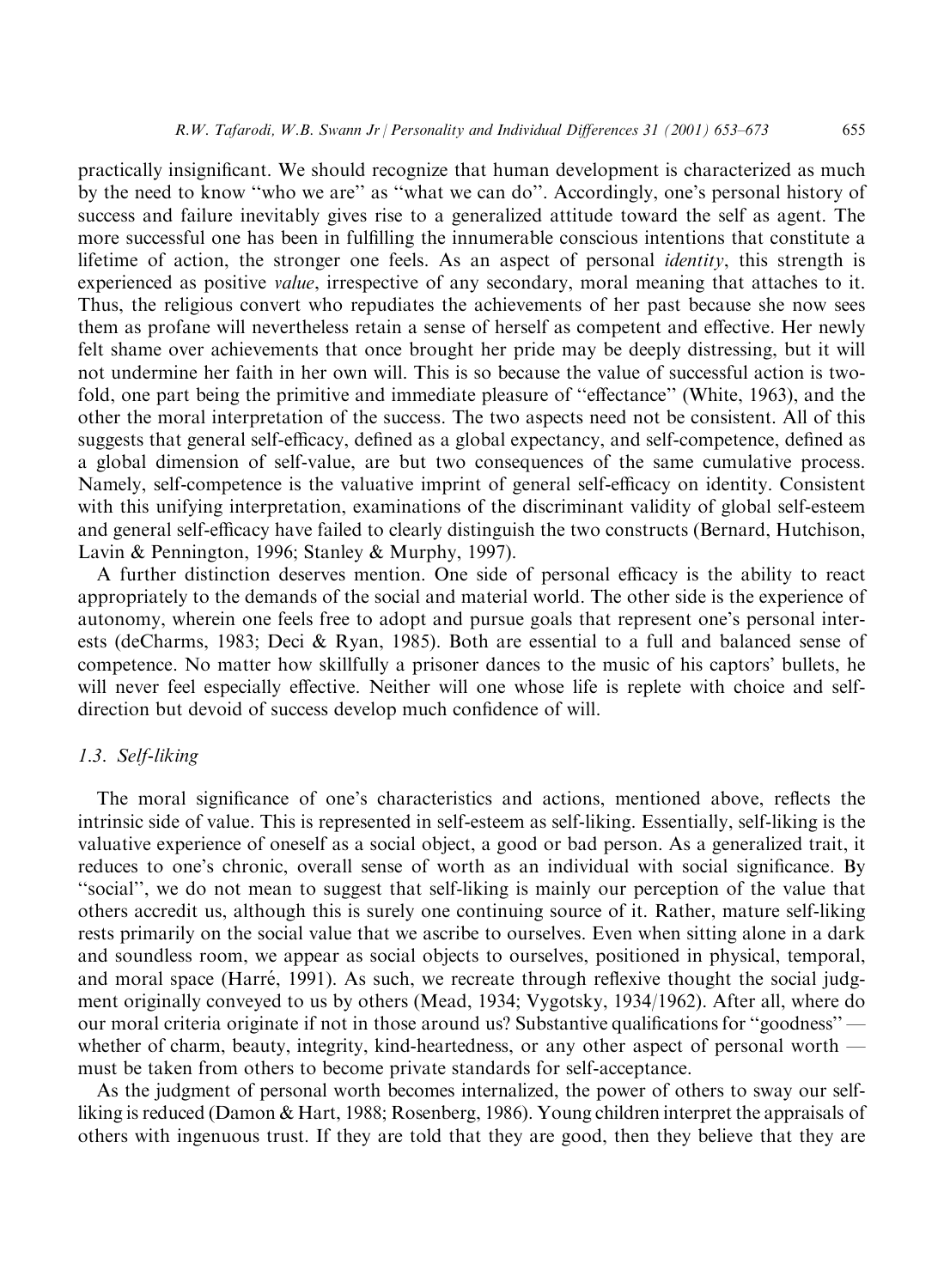good. Older children, in contrast, consider multiple possible "meanings" of an utterance or gesture in attempting to decipher the true intentional state of the source. Moreover, even where evaluative messages are perceived to be genuine, older children often doubt their validity, attributing them to the fallibility or irrelevance of the source, or to the misrepresentation wrought by their own social "performances" (Goffman, 1959). This explains why self-appraisal eventually comes to hold priority over appraisal by others in the development and maintenance of self-liking (Shrauger & Schoeneman, 1979). Even so, at no point in development do we become numb to the moral judgment of those whom we take an interest in. As social animals, we cannot refrain from peering into the looking glass that others hold up to us, as much as we may distrust the images we see there.

We have described self-competence and self-liking as co-equal dimensions of global self-esteem. For many who uphold a unidimensional conception of self-esteem, however, self-liking is self-esteem and self-competence is but one of its sources. The most influential proponent of this alternative view was Morris Rosenberg. Throughout his career, Rosenberg argued for a simple, unitary conception of self-esteem as "the feeling that one is 'good enough'" (Rosenberg, 1965, p. 31). The simplicity was achieved by subordinating self-competence to self-liking and defining the latter as global self-esteem. In stating that self-competence "may contribute" to self-esteem, Rosenberg (1979) was conceiving of the former as a specific source of a more generalized valuation of the self rather than as a constitutive dimension. This is a significant conceptual commitment. It implies that measurement of global selfesteem is tantamount to measurement of self-liking, broadly conceived as "goodness". However, Rosenberg's (1965) own widely used measure of self-esteem, the 10-item Self-Esteem Scale, fails to support his conceptual position. Contrary to design, the measure reveals itself to be twodimensional, consisting of indicators of both self-competence and self-liking (Tafarodi & Swann, 1995; Tafarodi & Milne, 2000a). More generally, the unidimensional conception does not fairly reflect our basic nature as both autonomous agents and social beings (Bakan, 1966; Guisinger  $\&$ Blatt, 1994). To subordinate one dimension of self-value to the other blurs this fundamental duality.

# 1.4. The Self-Liking/Self-Competence Scale (SLCS)

The desire to accommodate both self-liking and self-competence in conceiving of global self-esteem has led some theorists to present an ostensibly unidimensional view that straddles both. In contrast, we believe that the distinction between the two forms of self-value is theoretically and practically important, and deserves formal representation in a compound conception of global self-esteem. In our view, self-competence and self-liking define self-esteem just as length and width define a rectangle.

To distinguish the two dimensions at the level of measurement, we created the SLCS (Tafarodi & Swann, 1995). The SLCS consists of two 10-item subscales, one designed to measure selfcompetence and the other self-liking. Respondents indicate degree of agreement with global statements reflecting low and high self-competence and self-liking.

# 1.5. Limitations of the SLCS

656

Despite clear and consistent evidence that the two dimensions hold unique associations with other theoretical constructs (e.g. Aidman, 1999; Bosson & Swann, 1999; Tafarodi & Swann, 1995, 1996; Tafarodi & Walters, 1999; Tafarodi, Lang & Smith, 1999; Tafarodi, Marshall & Milne, 2000; Tafarodi & Milne, 2000; Tafarodi & Smith, 2001), defenders of unidimensional self-esteem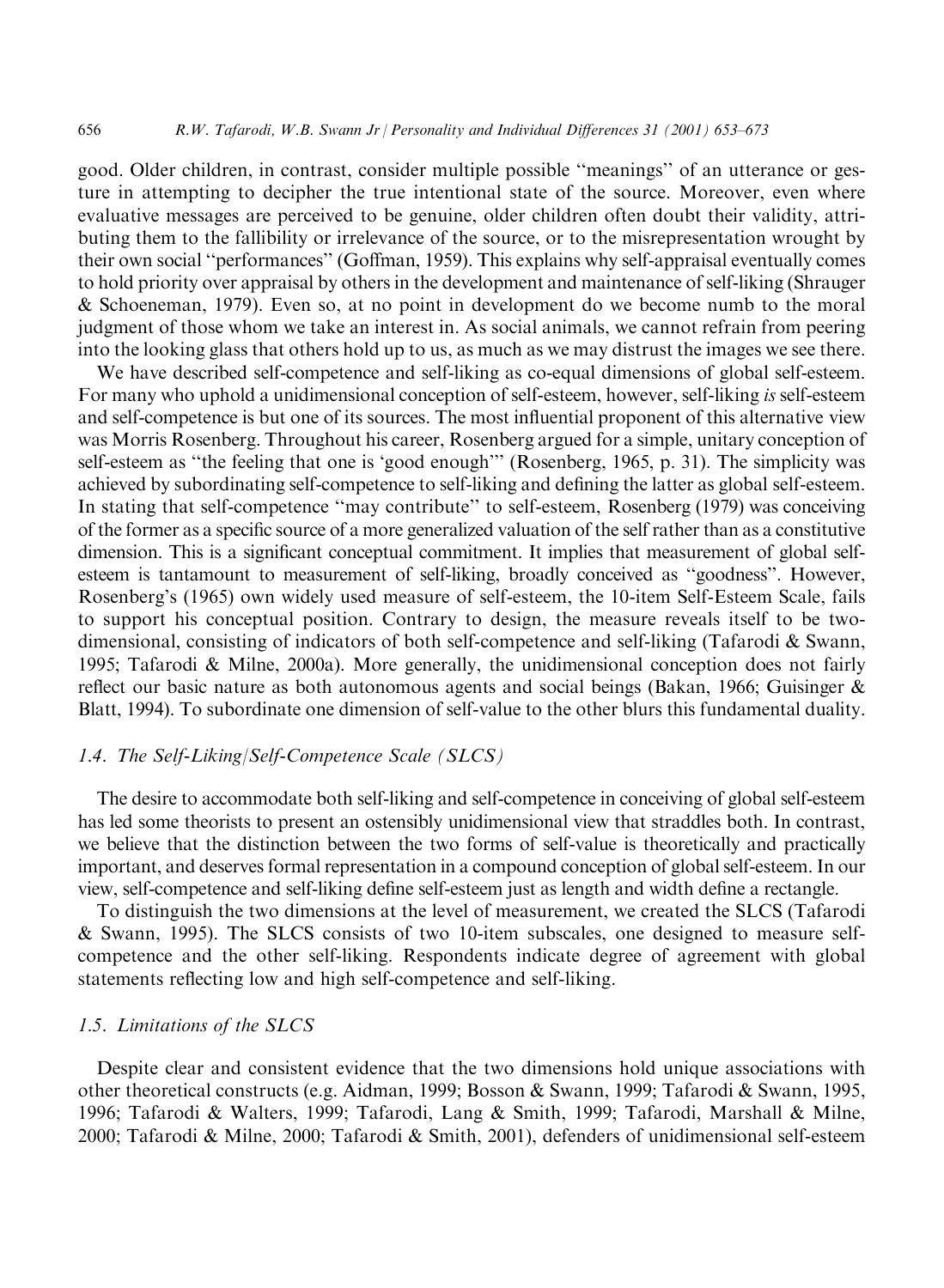have viewed the high correlation of the SLCS subscales  $(r=0.69)$  as suggesting the dominance of a single self-esteem factor over any subtle semantic distinctions among scale items. We suggest, in contrast, that the correlation of self-competence and self-liking is consistent with their hypothetical origins, which suggest considerable interdependence. Specifically, two pathways of mutual influence can be assumed.

First, because personal competence is so cherished in Western culture (Spence, 1985), we tend to take great pride in our abilities, overlaying them with moral significance. Similarly, others who benefit from our competence often praise and commend us for it, thereby affirming our social worth. Success, then, can promote self-liking as well as self-competence.

Second, the approval and acceptance that we receive from others is often accompanied by encouragement, assistance, cooperation, and general facilitation of our efforts to develop our skills and abilities. This is most apparent in the "enabling" love of parents for their children. Those who are liked, then, enjoy a clear advantage in achieving their goals. Because of these forms of mutual influence, it is not surprising that those who are high on one aspect of self-value also tend to be high on the other. The correlation of self-competence and self-liking, then, does not undermine the conception of self-esteem as a two-dimensional attitude.

The high correlation of two constructs, although not inherently problematic, does require evidence of discriminant validity (Campbell & Fiske, 1959; Macmann & Barnett, 1994), including the unique predictive utility of each construct beyond the other (Sechrest, 1963). This has been clearly confirmed using the SLCS (see Tafarodi & Milne, 2000, for a review). Even so, the high intercorrelation does limit the proportion of unique variance that each subscale affords in predictive application. Removing shared variance by residualizing one subscale score on the other can reveal the distinctive associations of each, but may also distort the latent constructs these shrunken indicators are assumed to represent (Lees & Neufeld, 1994). The extent to which this problem can be reduced depends on the true correlation of self-competence and self-liking, independent of shared method variance. This correlation is rather difficult to estimate, given the likely influence of method factors, the most obvious being the *halo effect* (Murphy, Jako & Anhalt, 1993). The form of halo effect that applies to the SLCS is an inappropriate transfer or generalization of positive (or negative) judgment across distinct groups of items. Such an effect would result in inflated subscale intercorrelations and, in the extreme case, blurred factor structure.

Other aspects of method may contribute to inflation of the subscale intercorrelation. The SLCS's reliance on concurrent self-report implies that ratings of self-competence and self-liking items are made while in the same psychological state and with the same individual response tendencies. Contextual factors that vary across individuals and have generalized effects on responding will necessarily inflate the variance-covariance matrix. The semantic qualities of some of the SLCS items may compound this problem. For example, the item "I do not have much to be proud of" has been confirmed as an indicator of self-competence, presumably because most respondents take a lot of pride in their achievements. By focusing on pride, however, the item also holds relevance for self-liking, increasing its secondary loading on that dimension. Given these limitations of measurement, the true extent of overlap between the two dimensions of self-esteem is unknown. Insofar as the subscale intercorrelation is inflated by method factors, however, its reduction through scale modification would improve the utility of the instrument.

Aside from the high subscale intercorrelation, the SLCS is also limited by high population means for both subscales. Whereas the theoretical midpoint of both 10–50 subscales is 30, the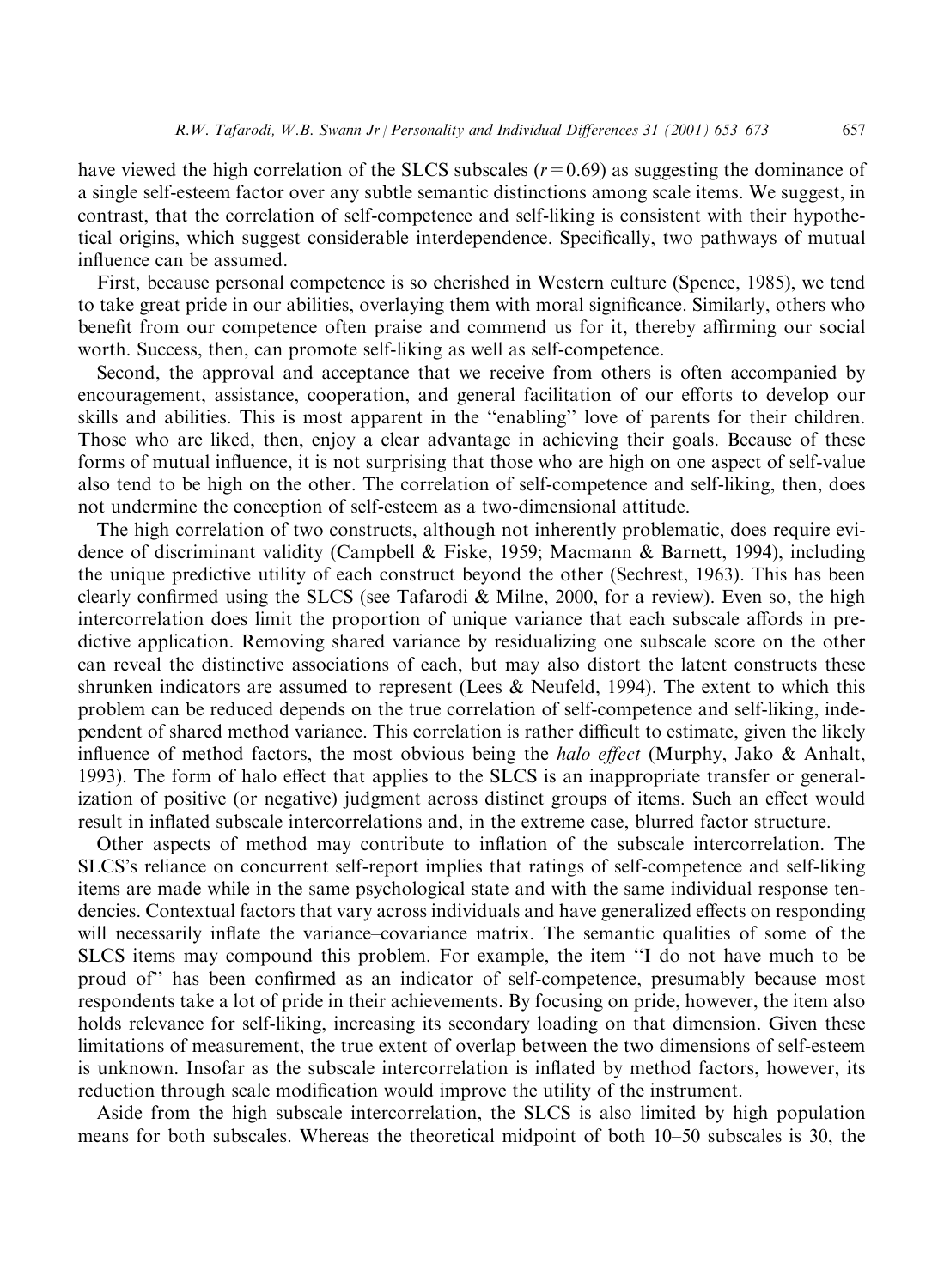college population means are 42.18 and 37.75 for self-competence and self-liking, respectively (Tafarodi & Swann, 1995). Although elevated means are not atypical for self-esteem measures (Taylor & Brown, 1988), the resulting reduction in discrimination within the high range of the trait is undesirable. Furthermore, the resulting score distributions, especially that of self-competence, are clearly skewed, presenting difficulties for normal-theory statistical inference. Lowering the means through modification of the instrument would obviously improve matters.

# 1.6. The SLCS - Revised Version

To remedy the foregoing limitations, we revised the original instrument to create the  $SLCS$  — Revised Version (SLCS-R). In Study 1, we sought to confirm that this modified instrument had retained its intended structure. This was tested using confirmatory factor analysis (CFA), with special attention to discriminant validity. We also examined the extent to which the changes were corrective of the psychometric limitations described above. In Study 2, we adopted a multitraitmultimethod approach to examine both the convergent and discriminant validity of the SLCS-R across multiple reporters of self-competence and self-liking (self, mother, father).

# 2. Study 1

# 2.1. Overview

CFA of the SLCS-R items was used to compare four competing measurement models, each representing a distinct theoretical conception of global self-esteem. The fit of the models with the responses of a large sample of university students was assessed. The best-fitting model was taken to reflect the dimensionality of the scale.

# 2.2. Method

Participants were 1325 students (889 women and 436 men) enrolled in an introductory psychology course at the University of Toronto. The modal age was 19. Participants provided responses to the 16 SLCS-R items as part of a mass testing session conducted at the beginning of the academic year.

The SLCS-R was created by revising the original instrument as follows. Ten original items suspected of inflating the subscale inter-correlation because of their possible joint relevance for self-competence and self-liking were eliminated and replaced with six cleaner items. Six other items were modified by adding qualifiers that increased the extremity of the statement (e.g. "never". "sometimes", "very"). Our intention was to lower the subscale means by reducing the proportion of respondents using the endpoints (labelled *strongly disagree* and *strongly agree*) of the five-point rating scale. The remaining four items were retained in unchanged form. These changes reduced the original 20-item instrument to 16 items (two eight-item subscales, each balanced in positive and negative items; Appendix), offering greater economy. In contexts of high content homogeneity, increasing the number of items beyond eight offers only modest increases in reliability that are generally not worth the increase in administrative burden (Nunnally & Bernstein, 1994).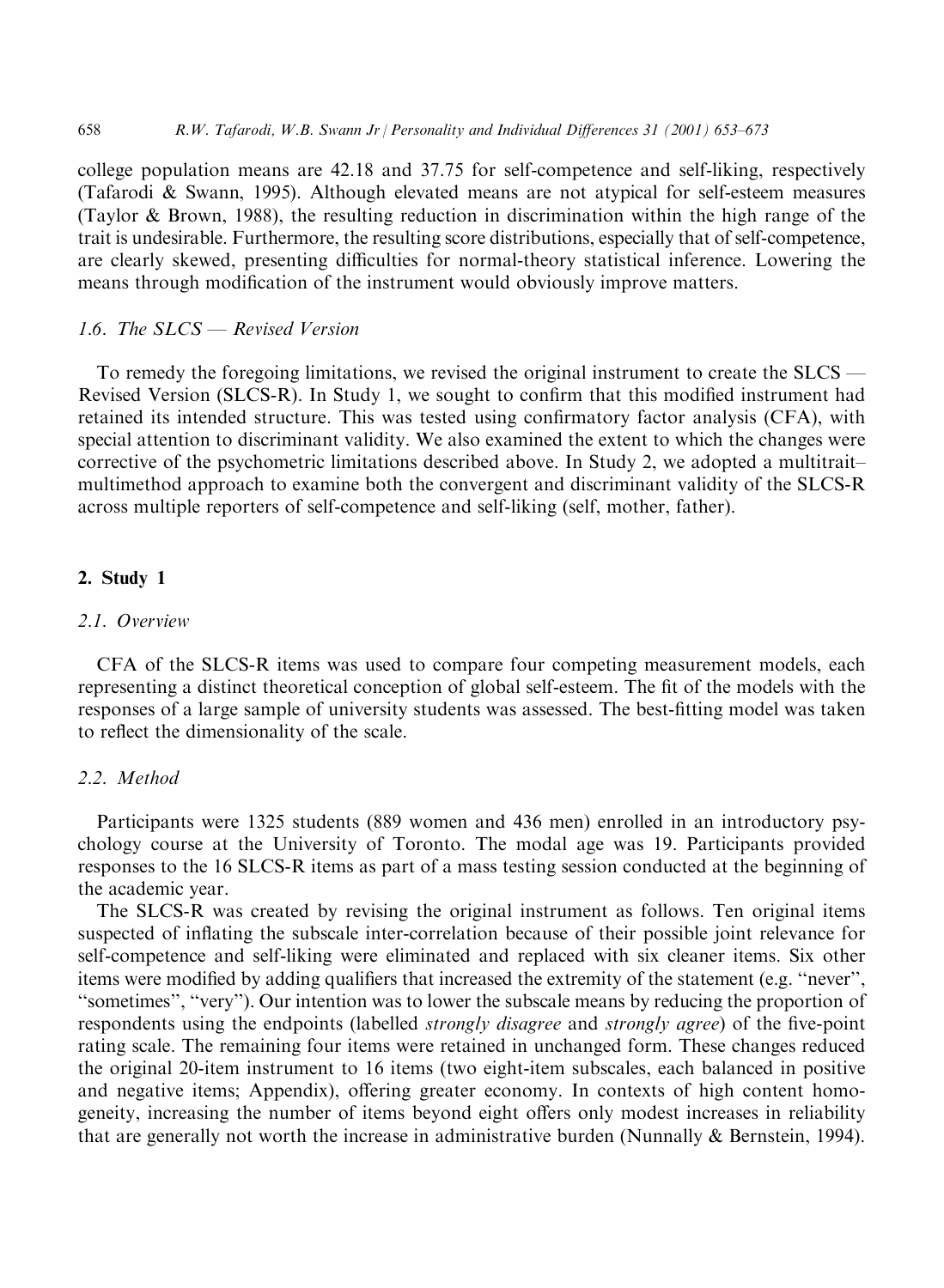# 2.3. Results

#### 2.3.1. Simple statistics

The self-competence-self-liking correlation was 0.57 for women and 0.59 for men. The range of both 33-point scales is 8–40 and the theoretical midpoint is 24. Mean self-competence was 25.61  $(S.D. = 5.62)$  for women and 27.23  $(S.D. = 5.59)$  for men. Mean self-liking was 28.34  $(S.D. = 6.99)$ for women and 30.14 (S.D. = 6.77) for men. For self-competence items, Cronbach's coefficient  $\alpha$ was 0.83 for women and 0.82 for men. For self-liking items, coefficient  $\alpha$  was 0.90 for women and 0.90 for men. In contrast to the original instrument, the distribution of self-competence subscale scores was not markedly asymmetric around the mean (skewness  $= -0.05$ ). The same was true of the self-liking distribution (skewness  $= -0.46$ ).

A non-select subsample  $(n=138; 31$  men and 107 women) completed the SLCS-R a second time, 3 months later, permitting retest reliability to be gauged. The test-retest correlations were 0.78 for self-competence and 0.75 for self-liking. Correcting for attenuation due to internal inconsistency (Allen & Yen, 1979), these correlations translate into 3-month stability estimates of 0.94 for self-competence and 0.83 for self-liking.

Recall that one goal in revising the instrument was to move the means closer to the theoretical midpoint. A simple proportional index of non-centrality, or displacement from the midpoint, is the ratio of the absolute value of the difference between mean and midpoint scores to the maximum value for this difference. This index ranges from 0 to 1, with smaller values reflecting better centering. The self-competence ratios were 0.10 and 0.20 for women and men, respectively. The self-liking ratios were 0.27 and 0.38 for women and men, respectively. These ratios are clearly superior to those of the original instrument: self-competence ratios of 0.59 and 0.63 and self-liking ratios of 0.36 and 0.42 for women and men, respectively (Tafarodi and Swann, 1995).

#### 2.3.2. CFA of item structure

The SLCS-R items are only ostensibly interval scales, as there is no evidence that the equal intervals of the metric represent equal increments of the underlying trait. For example, there is little justification for assuming that respondents who rate an item at 1 are exactly half as similar in self-esteem to those who rate the item at 2 as they are to those who rate the item at 3. The SLCS-R items therefore provide only an ordinal level of measurement (Allen & Yen, 1979). Furthermore, with only five possible values, the ordinal item scale is a categorical, collapsed representation of the underlying continuous trait. Correlations among such items will underestimate those that would have resulted had the items been at least quasi-continuous. Bollen and Barb (1981), for example, found approximately 10% attenuation when correlating five-category variables as compared to their continuous counterparts. The problem appears to be worse when variables are highly skewed (Wylie, 1976).

Attenuated intercorrelations among ordered categorical indicators present an obvious challenge for structural equation modelling, given its reliance on the sample variance-covariance matrix for estimation. Consistent with this, Bernstein and Teng (1989) found that CFA using ordered categorical variables led to excessive rejection of one-factor models. One solution to attenuation is the use of polychoric correlations to estimate associations among the underlying continuous variables approximated by the categorical variables (Muthén, 1984). This strategy was adopted here.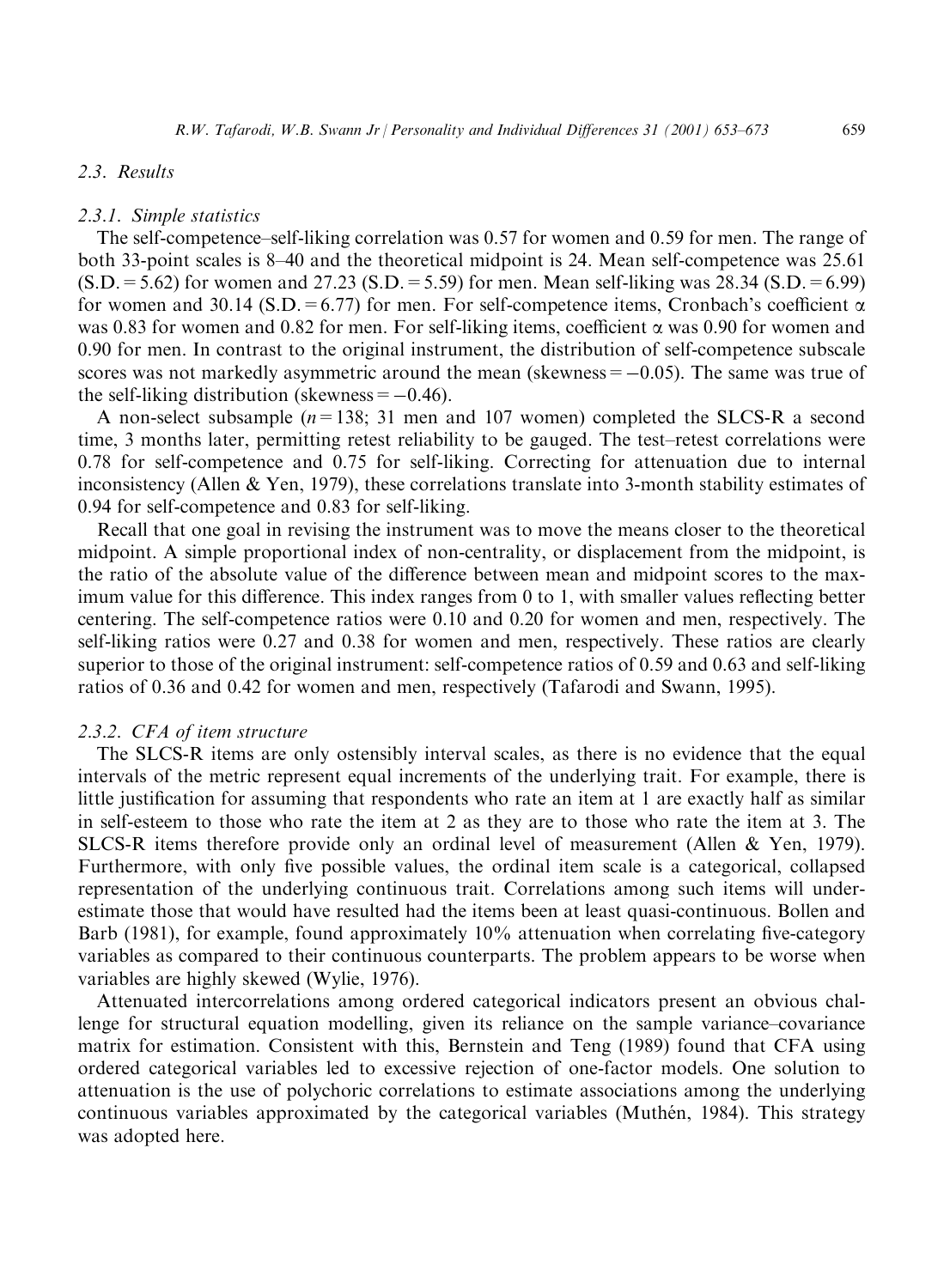A second challenge that the SLCS-R poses for CFA is the non-normality of item distributions. All item means fell between 3.1 and 4.1 on the five-point rating scale, and two exhibited clear skew (absolute value > 1). The Shapiro–Wilk test of non-normality (Shapiro & Wilk, 1965) was significant for all items ( $Ps < 0.0001$ ). Common estimation methods such as maximum likelihood and normal theory generalized least squares, when applied to clearly non-normal variables, lead to inaccurate test results due to inflation of the  $\chi^2$  goodness-of-fit statistic and underestimation of the standard errors of estimated parameters (Potthast, 1993; West, Finch & Curran, 1995). Improved model testing under such conditions is provided by alternative estimation methods such as Browne's (1984) asymptotically distribution free (ADF) estimator or appropriate re-scaling of  $\chi^2$ statistics and standard errors (Satorra & Bentler, 1994). ADF estimation was used here, given evidence for its adequate performance with skewed variables when models are modest in complexity and sample size is  $> 1000$  (Hu, Bentler & Kano, 1992; Muthén & Kaplan, 1985). Weights were defined as asymptotic covariance estimates. Model specification and testing were conducted using the CALIS procedure in SAS 6.12.

# 2.3.3. Measurement models

660

Four competing theoretical models of global self-esteem were tested. These are shown in Fig. 1. In the Unidimensional model, all 16 items are defined as indicators of a single factor representing the unitary conception of global self-esteem. This model represents the claim that the semantic distinction between self-competence and self-liking is of negligible significance for understanding self-esteem, as the two types of items measure a single psychological quality.

In the *Valence* model, the eight positively worded items are defined as indicators of a positive self-esteem factor and the eight negatively worded items are defined as indicators of a negative self-esteem factor. This model represents the claim that the two poles of self-esteem represent substantively distinct dimensions (Barber, 1990; Kaplan and Pokorny, 1969; Kohn & Schooler, 1969; Openshaw, Thomas & Rollins, 1981; Owens, 1993; Shahani, Dipboye & Phillips, 1990).

In the *Hybrid* model, the eight positively worded items are defined as indicators of a positive self-esteem factor as in the previous model. The negative items, however, are split into self-competence and self-liking indicators, consistent with their design. This three-factor model represents the contention of Aidman (1998) that the self-competence-self-liking distinction holds only for the negative expression of self-esteem (i.e. "self-incompetence" and "self-disliking"), with the positive expression being undifferentiated.

Finally, the *Competence–Liking* model represents the a priori compound structure of the instrument, with eight self-competence and eight self-liking indicators.

For all models, error covariances were constrained to zero to avoid opportunistic fitting. Factor intercorrelations were freely estimated for the three multi-factor models. Given the impractical power-sensitivity of absolute  $\chi^2$  as a large-sample CFA test statistic, three commonly used relative fit indices were used to evaluate model goodness of fit. These were the Comparative Fit Index (Bentler, 1995), the Non-Normed Index [(Bentler & Bonett, 1980; equivalent to the Tucker–Lewis Index (Tucker & Lewis, 1973)], and the Normed Index (Bentler & Bonett). The Root Mean Squared Error Approximation (Steiger & Lind, 1980), an index of average reproduction discrepancy, was also examined.

All results pertaining to model comparison held equally for men and women. Therefore, quantitative results will be presented for the total sample. Consistent across models, all standar-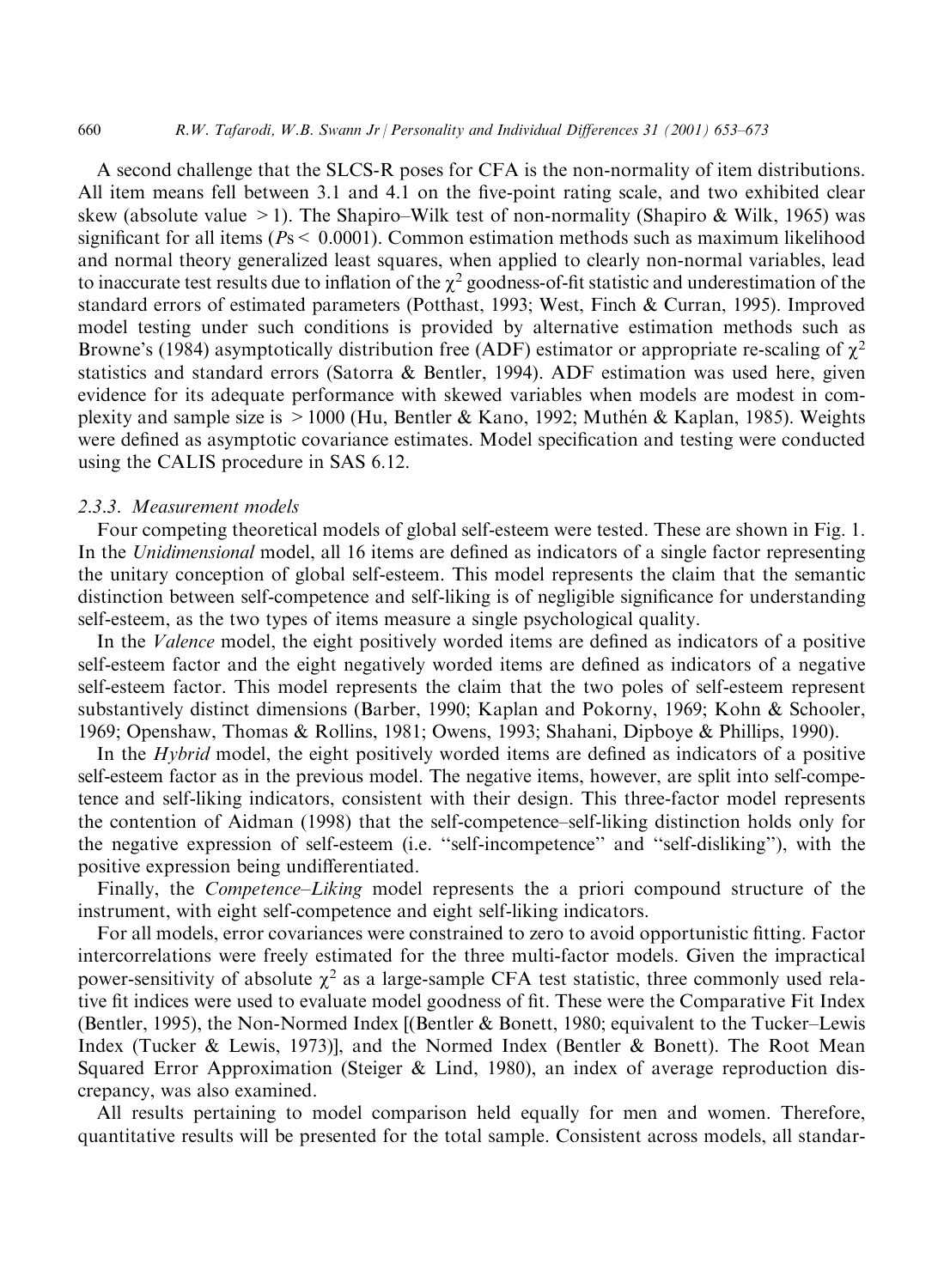

Fig. 1. Self-Liking/Self-Competence Scale-Revised Version (SLCS-R) measurement models tested in Study 1. Items are identified by their ordinal position  $(1-16)$  in the administration version of the scale (Appendix). SE, self-esteem; Pos, positive self-esteem; Neg, negative self-esteem; SC, self-competence; SL, self-liking; SI, self-incompetence; SD, selfdisliking; E, error/uniqueness.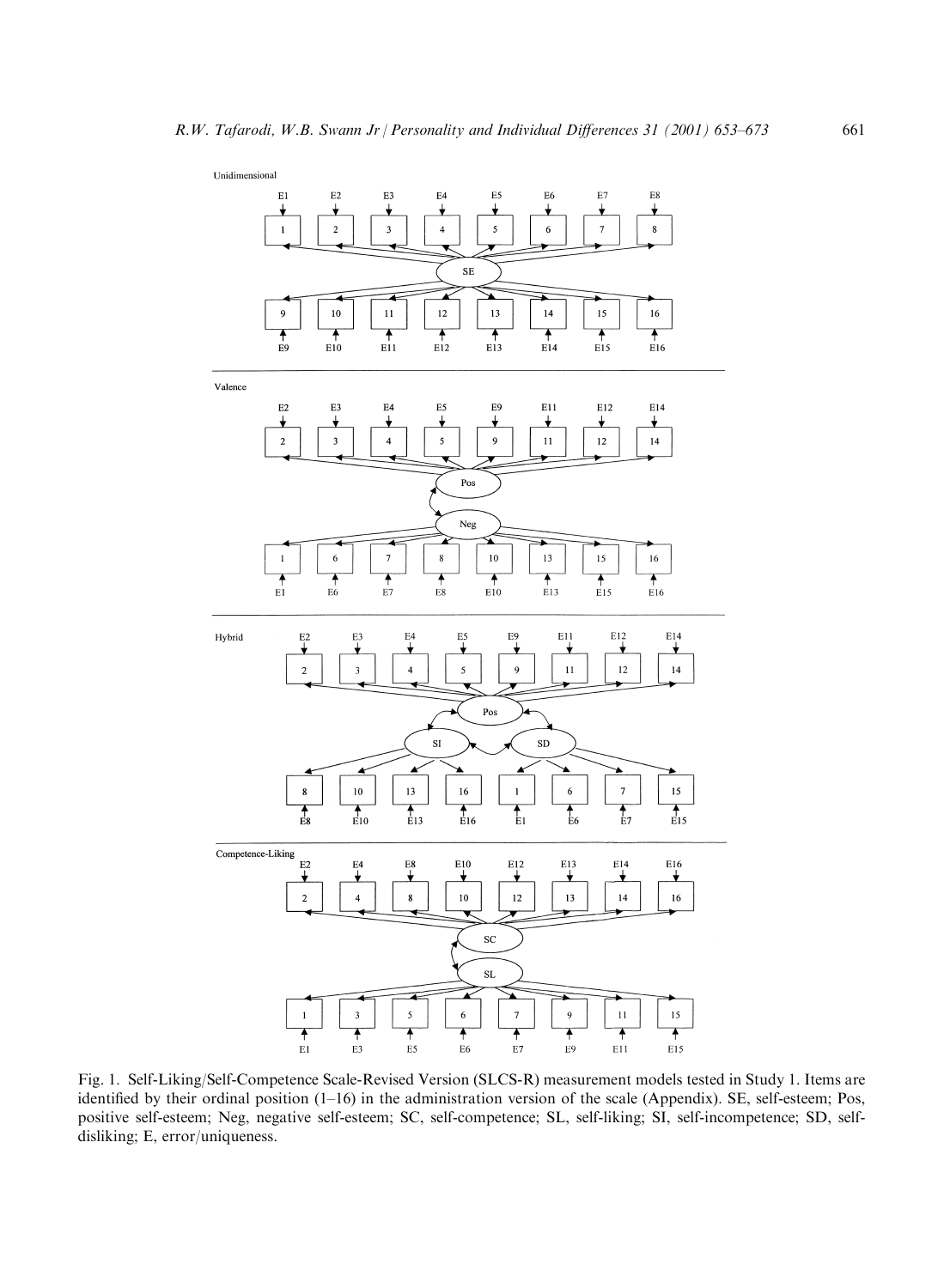dized factor loadings were  $>0.60$  and highly significant ( $P < 0.0001$ ). The latent factor intercorrelation was 0.93 for the Valence model and 0.78 for the Competence–Liking model. For the Hybrid model, the latent factor intercorrelations were 0.80 and 0.92 for Positive Self-Esteem with Self-Incompetence and Self-Disliking, respectively, and 0.81 for Self-Incompetence with Self-Disliking. Goodness-of-fit results appear in Table 1.

As the Unidimensional model is essentially a constrained version of the others, its fit was statistically compared against them using simple  $\chi^2$  difference tests. The Unidimensional model provided significantly worse fit than did the Valence model,  $\chi^2_{\text{diff}}(1) = 105$ ,  $P < 0.0001$ , the Hybrid model,  $\chi^2_{\text{diff}}(3) = 222$ ,  $P < 0.0001$ , and the Competence–Liking model,  $\chi^2_{\text{diff}}(1) = 264$ ,  $P < 0.0001$ . These comparisons are tantamount to testing the null hypothesis that the factor intercorrelations are equal to one. Thus, they also provide evidence for the discriminant validity of the highly correlated factors in both two-dimensional models.

The Valence model provided significantly worse fit than did the hierarchically related Hybrid model,  $\chi^2_{\text{diff}}(2) = 117$ ,  $P < 0.0001$ . Because the two best-fitting models, Hybrid and Competence-Liking, are not hierarchically related, it was not possible to formally test their differential fit. Nonetheless, the better fit of the Competence–Liking model is evident from its superior values on all fit indices. Furthermore, of all models tested, only the Competence–Liking model exceeded the conventional acceptability criterion of 0.90 (accounting for more than 90% of the covariation among the observed variables) across all relative fit indices. This supports the a priori dimensional structure of the SLCS-R as representing two distinct constructs, self-competence and selfliking. The fit of data to design, while clearly acceptable, was far from perfect. Examination of modification indices revealed that the bulk of the misfit was attributable to correlated errors. Inspection of the pattern of correlated errors, however, did not reveal meaningful additional distinctions among items, recommending against post hoc re-specification of the model. To improve fit in this way in the context of scale validation would be inappropriate and potentially misleading (Cliff, 1983).

# 2.4. Discussion

Table 1

Analysis of the SLCS-R revealed subscale means that were closer to the centre of the scale than had previously been the case. Consistent with this, the resulting distributions no longer showed

| Goodness of in for Self-Liking/Self-Competence Scale-Revised Version (SLCS-R) measurement models in Study 1 <sup>1</sup> |      |            |      |                          |      |              |  |  |  |
|--------------------------------------------------------------------------------------------------------------------------|------|------------|------|--------------------------|------|--------------|--|--|--|
| Model                                                                                                                    | d.f. | $\gamma^2$ | CFI  | <b>NNI</b>               | NI   | <b>RMSEA</b> |  |  |  |
| <b>Null</b>                                                                                                              | 120  | 7341       |      | $\overline{\phantom{a}}$ |      |              |  |  |  |
| Unidimensional                                                                                                           | 104  | 920        | 0.89 | 0.87                     | 0.87 | 0.08         |  |  |  |
| Valence                                                                                                                  | 103  | 815        | 0.90 | 0.89                     | 0.89 | 0.07         |  |  |  |
| Hybrid                                                                                                                   | 101  | 698        | 0.91 | 0.90                     | 0.90 | 0.07         |  |  |  |
| Competence-Liking                                                                                                        | 103  | 656        | 0.92 | 0.91                     | 0.91 | 0.06         |  |  |  |

 $S_{\text{sub}}$  D animal Vancian (CLCCD)  $1.111111004.11110$ 

<sup>a</sup> CFI, Comparative Fit Index; NNI, Non-Normed Index; NI, Normed Index; RMSEA, Root Mean Squared Error Approximation.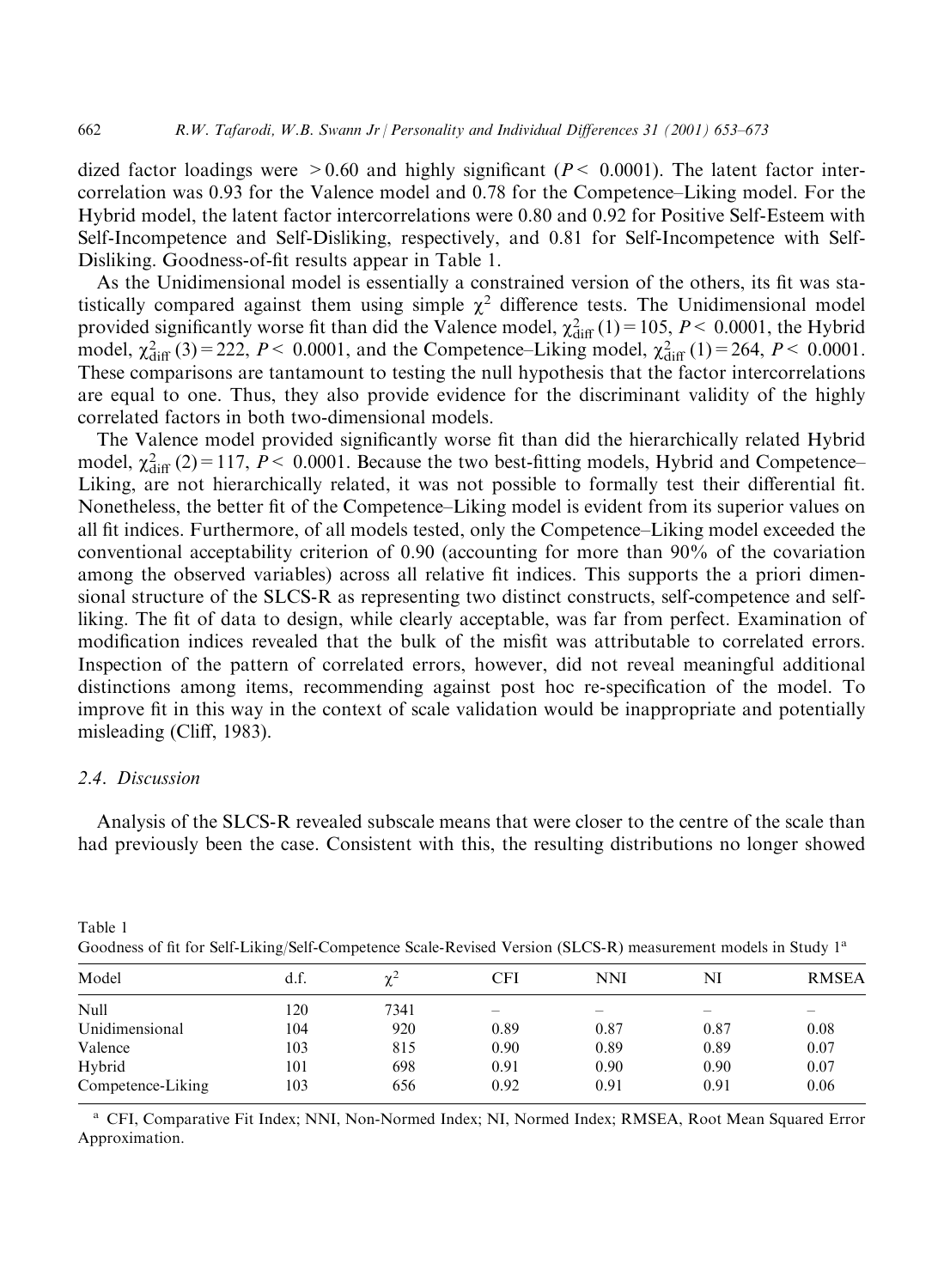pronounced asymmetry around the means. These enhancements promise improved differentiation of respondents who are high on either latent dimension of self-esteem.

The estimated latent factor correlation was 0.78, which compares favourably with the estimate of 0.90 found for the original SLCS (Tafarodi & Milne, 2000). Because these estimates are effectively disattenuated for unreliability, the slight decrement in reliability attributable to reducing the subscales by two items cannot account for the improvement. Rather, the appreciable increase in non-common variance reinforces the conceptual separation of the correlated dimensions. Consistent with this, the discriminant validity of the subscales was formally tested and confirmed.

Though reduced, the factor correlation is still high. The method factors discussed above, especially the halo effect, presumably account for a share of the overlap. The ideal resolution of this problem would be concurrent reliance on additional measures of self-competence and selfliking that are not vulnerable to self-report method factors. Implicit, behavioral measurement is one possibility (Greenwald & Banaji, 1995). However, the significance of such measures as even correlates of the subjective experience of self-esteem is still under investigation.

A more modest approach to examining the validity of two dimensions within a multitraitmultimethod framework (Campbell & Fiske, 1959) is to have independent reporters complete the SLCS-R in reference to the same person (Fiske, 1982). This would not necessarily reduce the halo effect, insofar as this method factor distorts the responses of all reporters. It would, however, eliminate reporter-specific variance, allowing for convergent or "triangulated" measurement of self-liking and self-competence. Admittedly, the net effect of this multiple reporter approach on the estimated magnitude of the latent correlation cannot be known in advance (i.e. it could increase it as well as decrease it). Nonetheless, structural estimation based on multiple reporters has the advantage of intersubjectivity and is therefore preferable to single-reporter estimation. Moreover, it allows for the simultaneous testing of convergent and discriminant validity. We adopted this strategy in Study 2.

#### 3. Study 2

# 3.1. Overview

A sample of university students and their parents provided reports of the students' self-esteem using the SLCS-R. The three independent reports were modelled as multiple indicators of selfcompetence and self-liking. Convergent and discriminant validity were tested using CFA.

#### 3.2. Method

Participants were 298 students (219 women and 79 men) enrolled in an introductory psychology course at the University of Toronto. Their modal age was 19. Recruitment was restricted to students who had lived with both parents from 4 to 16 years of age, ensuring that only parents in a position to know their children well were included. Participants provided responses to the 16 SLCS-R items, followed by a number of other self-report measures that are not relevant here. Administration was conducted in small groups of 6–10. Participants also provided the mailing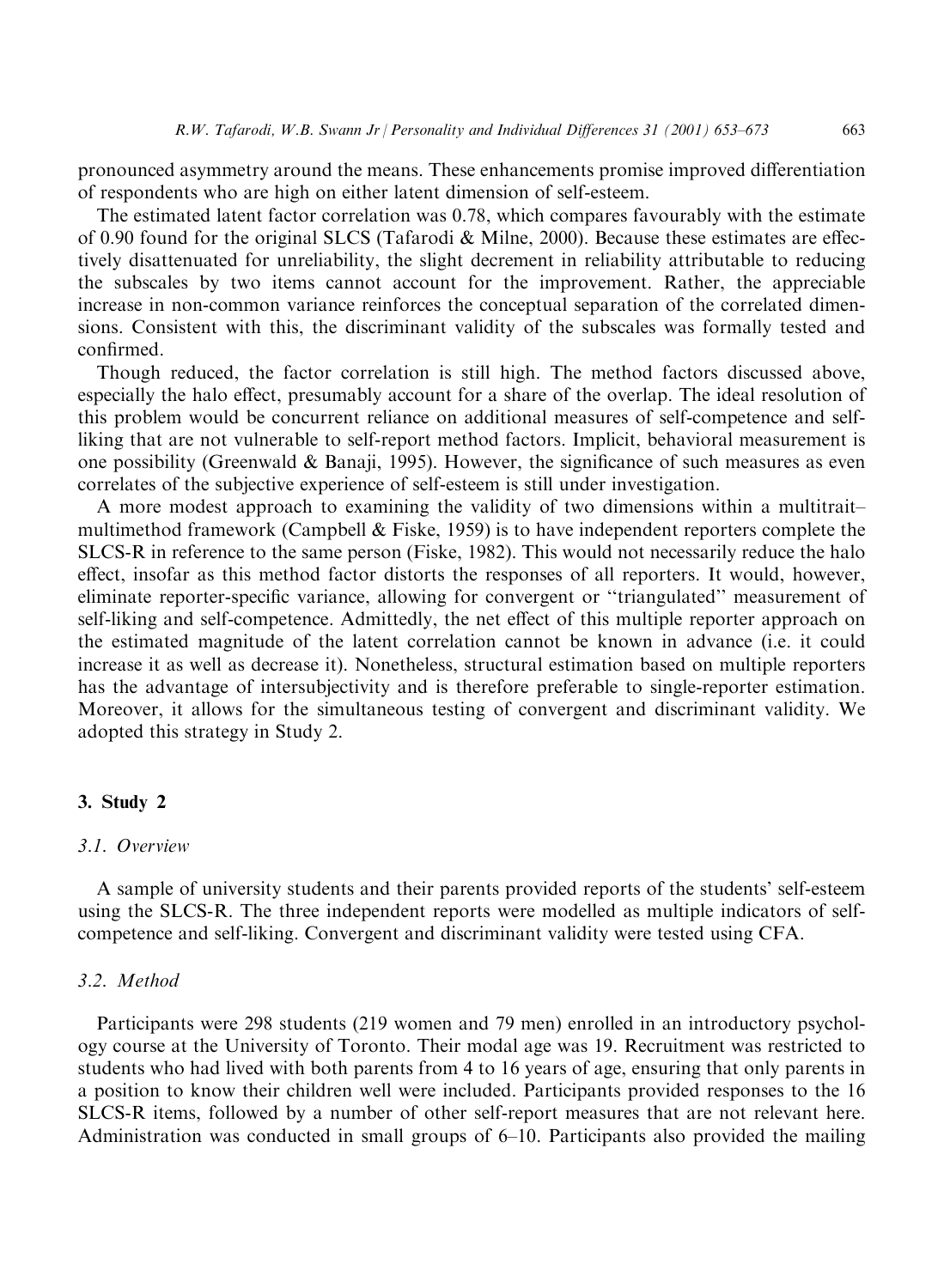addresses of their parents. Separate questionnaires, together with postage-paid return envelopes, were sent to mothers and fathers. Each parent was invited to participate in the study. Participating parents were instructed to fill out the questionnaire independent of both their spouse and their child (the student). The parent questionnaires were parallel to those completed by the students, with the wording of the SLCS-R items modified to refer to the student involved in the study. For example, parents responded to "My child feels great about who he/she is", where students had responded to "I feel great about who I am". Anonymity was ensured through use of numerical coding rather than identifying information to match student and parent responses.

## 3.3. Results

#### 3.3.1. Simple statistics

Questionnaires were returned by 108 mothers and 104 fathers. Matching produced 90 motherfather pairs. These were the parents of 73 female and 17 male participants. The small number of male students precluded meaningful examination of gender differences in the results that follow. The sample was screened for univariate and multivariate outliers on the variables analysed below. None were found.

The modest pair response rate  $(30\%)$  recommended exploration of possible differences between students whose parents did versus did not respond. The gender ratio was roughly comparable, continuity-adjusted  $\chi^2(1)$  = 3.30, P = 0.07. The two groups did not differ in self-competence, t  $(296) = 1.06$ ,  $P = 0.29$ , or in self-liking, t  $(296) = 1.60$ ,  $P = 0.11$ . The self-competence-self-liking (self-reported) correlation was 0.69 and 0.64 for students whose parents did and did not respond, respectively. These correlations were comparable, Fisher's  $z=0.81$ ,  $P=0.42$ . Both correlations, especially that for students whose parents responded, were somewhat higher than the 0.58 found in Study 1. The disparity with Study 1, however, was not significant in the case of students whose parents failed to respond, Fisher's  $z = 1.20$ ,  $P = 0.23$ , or for those whose parents did respond, Fisher's  $z = 1.75$ ,  $P = 0.08$ .

# 3.3.2. Testing convergent and discriminant validity

A minimal prerequisite for interpreting independent reports as indicators of a common construct is that the reporters intercorrelate. This was confirmed. Self-report of self-competence (SSC;  $\alpha = 0.83$ ) correlated with mother's report (MSC;  $\alpha = 0.84$ ) at 0.34 and father's report (FSC;  $\alpha = 0.88$ ) at 0.35, and self-report of self-liking (SSL;  $\alpha = 0.90$ ) correlated with mother's report (MSL;  $\alpha$  = 0.91) at 0.45 and father's report (FSL;  $\alpha$  = 0.93) at 0.39 (all Ps < 0.002). Similarly, the two parents' reports of self-competence and self-liking correlated at 0.57 and 0.46, respectively ( $Ps < 0.0001$ ). These correlations are but part of the multitrait-multimethod matrix. Traditional guidelines for examination of convergent and discriminant validity involve comparisons of different regions of this matrix (Campbell & Fiske, 1959). For example, the validity diagonals, or monotrait-heteromethod correlations, should exceed the heterotrait-heteromethod correlations. Comparison of correlations among observed variables (trait-method units), however, is distorted by the reliabilities of the variables. This, along with several other limitations, renders direct examination of the matrix a poor basis for conclusions about validity (Marsh, 1989; Widaman, 1985). The latent variable framework of CFA overcomes the limitations of the traditional method. We adopted the CFA approach here, assessing validity through comparison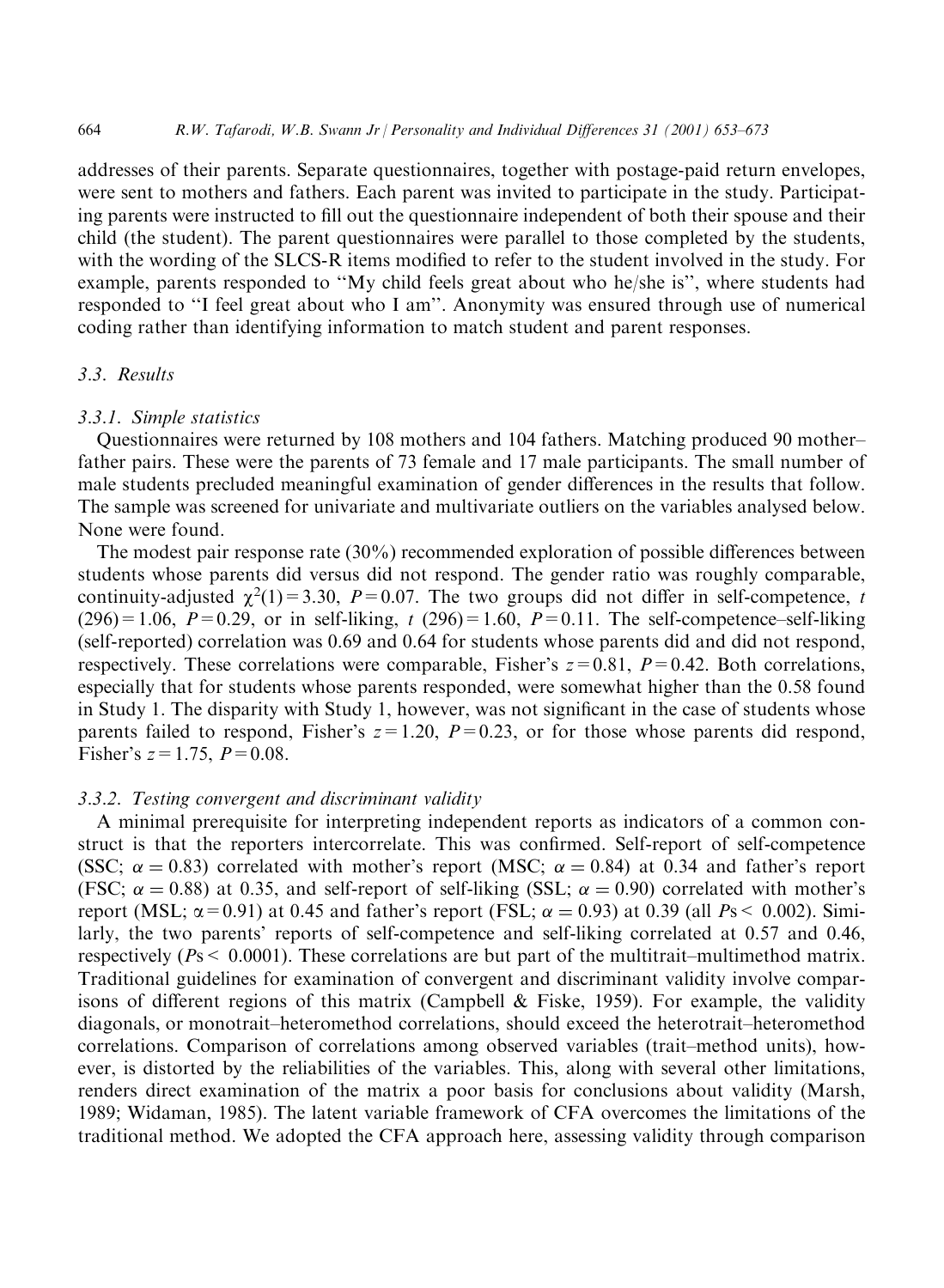of distinct measurement models (Widaman, 1985). These models are depicted in Fig. 2 and outlined below.<sup>1</sup>

In the Unidimensional model, the six trait-method units (SSC, SSL, MSC, MSL, FSC, FSL) were defined as indicators of a single trait/method. In the *Competence–Liking* model, SSC, MSC, and FSC were defined as indicators of self-competence and SSL, MSL, and FSL were defined as indicators of self-liking. The self-competence-self-liking correlation was freely estimated. In the Unidimensional–Reporter model, three correlated errors were added to the Unidimensional model to represent the method (reporter) factors. Note that this model is statistically equivalent to an explicit "method" model with no trait factors and freely estimated intercorrelations among the three method factors. Marsh and Bailey (1991) have recommended the use of correlated errors rather than explicit factors to represent method factors in multitrait-multimethod models, given the tendency of the former to produce fewer improper solutions and more accurate parameter estimates. Finally, in the *Competence–Liking–Reporter* model, correlated errors were added to the Competence–Liking model to represent the method factors.

All models were fit to the data using the maximum likelihood method. Normal-theory estimation was warranted by the six variable distributions. Goodness of fit was assessed using the same indices as in Study 1. The results appear in Table 2. Clearly, only the Unidimensional–Reporter and Competence–Liking–Reporter models provided acceptable fit. The hierarchical nesting of models allowed for direct tests of incremental fit. The significance of covariance attributable to the three reporters was confirmed by comparing the Competence–Liking and Competence–Liking– Reporter models,  $\chi^2(3) = 81$ ,  $P < 0.0001$ . This supports the presence of method effects.

The discriminant validity of self-competence and self-liking was confirmed by comparing the Unidimensional–Reporter and Competence–Liking–Reporter models,  $\chi^2(1) = 6$ ,  $P = 0.01$ . Thus, as in Study 1, self-competence and self-liking were empirically separable. Finally, recall that the Unidimensional–Reporter model can be alternatively specified as an exclusive method model with correlations among the three method factors (reporters). This model would provide exactly the same fit. Because of this statistical equivalence, the superior fit of the Competence-Liking-Reporter model over the Unidimensional–Reporter model also confirms convergent validity, suggesting significant covariance attributable to the latent traits. Consistent with this, all standardized trait-method factor loadings in the Competence-Liking-Reporter model were  $>0.40$ and highly significant. The latent self-competence-self-liking correlation was 0.90, higher than the 0.78 found in Study 1. This increase reflects the higher correlation of self-competence and self-liking at the observed level, noted earlier.

Wald testing revealed that fixing the correlation of error variances for mother-reported selfcompetence and self-liking (the "mother" method factor) to zero did not produce significantly

<sup>&</sup>lt;sup>1</sup> Marsh (1993) recommends the use of two-tiered factor models in assessing multitrait-multimethod data. Specifically, trait-method units are defined as first-order factors, each with multiple indicators (scale items or item parcels). Traits and methods are then defined as second-order factors inferred from the first-order factors. In application to multiple reporter data, this strategy improves estimation of convergent validity by accounting for autocorrelated error variances across reporters for the same items or item parcels. We therefore conducted supplementary, two-tiered model testing, using three-item parcels to represent each trait-method unit. Only 1 of 18 estimated autocorrelations was significant, suggesting little advantage of this approach for these particular data. Given the hazards of complex models for small-sample estimation, the absence of autocorrelation justified reliance on the standard, single-tiered factor structure (Widaman, 1985).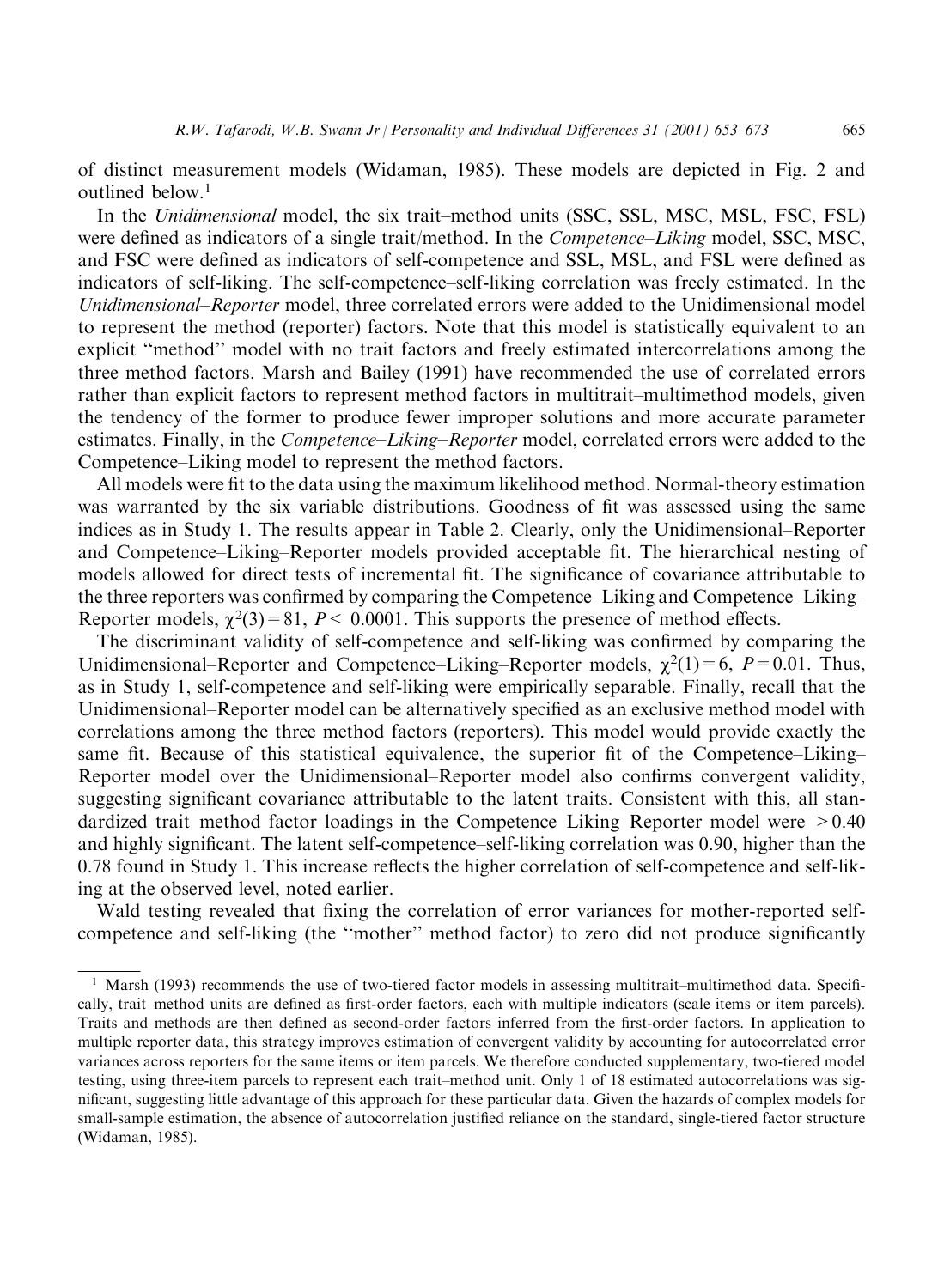#### Unidimensional



Fig. 2. Multiple reporter measurement models tested in Study 2. SSC, self-reported self-competence; MSC, motherreported self-competence; FSC, father-reported self-competence; SSL, self-reported self-liking; MSL, mother-reported self-liking; FSL, father-reported self-liking; E, error/uniqueness.

EFSC

Essc

EMSC

**Ess**L

EFSL

**EMSL**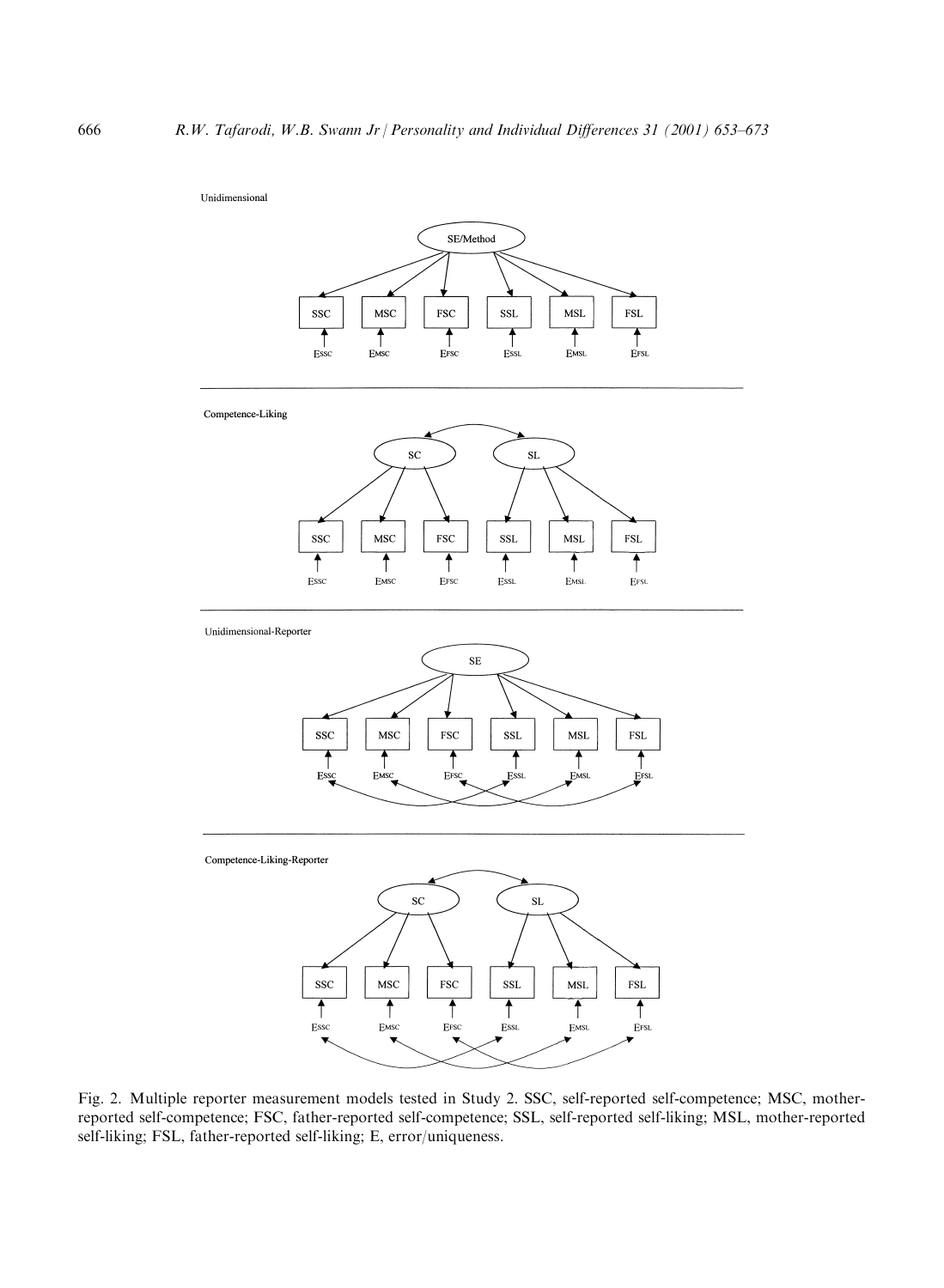| Model                      | d.f. | γ∸  | CFI                      | NNI  | NI   | <b>RMSEA</b> |  |  |  |
|----------------------------|------|-----|--------------------------|------|------|--------------|--|--|--|
| <b>Null</b>                | 15   | 282 | $\overline{\phantom{a}}$ |      |      |              |  |  |  |
| Unidimensional             | Q    | 94  | 0.68                     | 0.47 | 0.67 | 0.33         |  |  |  |
| Competence–Liking          |      | 88  | 0.70                     | 0.44 | 0.69 | 0.34         |  |  |  |
| Unidimensional–Reporter    | O    | 13  | 0.97                     | 0.93 | 0.95 | 0.12         |  |  |  |
| Competence–Liking–Reporter |      |     | 0.99                     | 0.98 | 0.98 | 0.07         |  |  |  |
|                            |      |     |                          |      |      |              |  |  |  |

Table 2 Goodness of fit for Multiple Reporter measurement models in Study 2<sup>a</sup>

a CFI, Comparative Fit Index; NNI, Non-Normed Index; NI, Normed Index; RMSEA, Root Mean Squared Error Approximation.

worse fit,  $P = 0.07$ . This parameter was therefore removed for parsimony. The final multitraitmultimethod model appears in Fig. 3.

# 3.4. Discussion

In this study, students and their parents provided independent reports of the students' selfesteem using the SLCS-R. Discriminant validity was confirmed in the multimethod context. Thus, the justification for distinguishing the two dimensions of self-esteem is not limited to self-reports, but applies more broadly to alternative methods of SLCS-R application. This finding, together with the appreciable convergence of self, mother, and father ratings for both dimensions, invites the use of multiple reporters to control for some of the response tendencies that plague self-reports (e.g. defensive responding). Although parent reports are hardly free of such tendencies, the overlap with self-reports would be partial, allowing the uniqueness to be absorbed into error variance.

Admittedly, the use of the same paper-and-pencil measure with multiple reporters does not overcome the inherent limitations of the measure, which apply equally to all reporters. For example, the likelihood of a halo effect is presumably similar across independent reporters. The inflationary bias of this central response factor would therefore not be controlled for in latent variable estimates. The failure of the multitrait-multimethod approach to reduce the factor correlation is therefore not unusual, irrespective of any peculiarities of the sample. Insofar as the correlation of



Fig. 3. Final multiple reporter measurement model. Parameter estimates are standardized. All factor loadings and covariances are significant at  $P < 0.0001$ .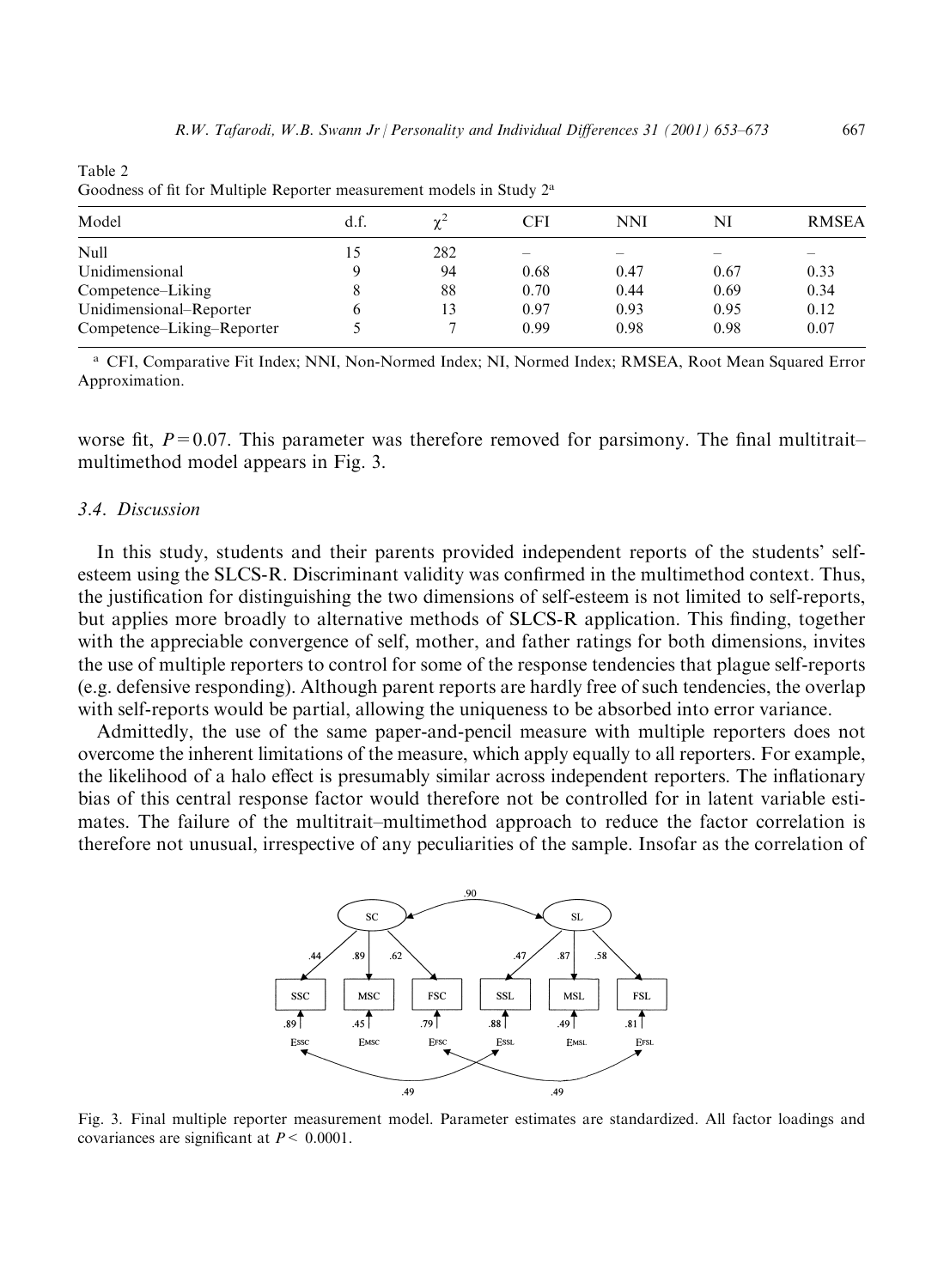self-competence and self-liking is genuinely moderate to high to begin with, the inflationary impact of uncontrolled method factors would be potentiated in multiplicative fashion (Campbell) & O'Connell, 1982). This suggests the need for alternative measures that do not rely on ratings of direct, valuative statements.

The pursuit of indirect or implicit measurement would in no way conflict with the conception of self-esteem as a conscious, reflexive phenomenon. Self-competence and self-liking are complex amalgams of cognition and affect, not crude "feelings". To posit unconscious forms of selfcompetence and self-liking that are dissociated from conscious beliefs about the self is rather perplexing in that it suggests a multiplicity of self-identity. By definition, people can be trusted to know the extent to which they value themselves. The advantage of implicit measurement is its ability to overcome method factors that distort the direct *communication* of that valuation via self-report instruments. In our view, Greenwald and Banaji's (1995) implicit self-esteem effects are the non-communicative, behavioural consequences of what people privately think about themselves and not windows upon some deeper form of self-esteem.

# 4. General discussion

668

We have argued in this paper for differentiating two dimensions of self-esteem in theory and measurement. That human beings experience themselves as both wilful agents and social objects gives rise to two distinct forms of personal valuation, self-competence and self-liking. We began by clarifying our conception of this duality to resolve the ambiguities and omissions of previous accounts (Tafarodi, 1998; Tafarodi & Swann, 1995; Tafarodi & Milne, 2000). In doing so, we described the differences, commonalities, and interrelations of the two dimensions.

Measurement of global self-esteem has often merged self-competence and self-liking together, as exemplified by Rosenberg's (1965) Self-Esteem Scale, which has been shown to decompose into indicators of both dimensions and to share 83% of its total variance with the SLCS (Tafarodi  $\&$ Milne, 2000). To provide improved, differentiated measurement of self-esteem, we modified an earlier instrument to create the SLCS-R. Analysis of responses to the SLCS-R revealed a number of intended benefits, including reduced subscale and factor intercorrelations and greater normality and centering of score distributions. Furthermore, the two-dimensional structure of the instrument was confirmed in Study 1 against competing conceptions of global self-esteem. Most importantly, self-competence and self-liking were not empirically reducible to a single construct, supporting discriminant validity. In Study 2, we went beyond self-reports, confirming both convergent and discriminant validity in a multiple reporter context. The reproduction of the high factor intercorrelation in this context, however, suggests the need for supplementary methods of measurement that do not rely on explicit or direct ratings. Without such methods, the true extent to which self-competence and self-liking are interdependent in development and therefore concordant in subjective experience will not be known.

The structural findings are consistent with our conceptual framework, wherein the two aspects of self-esteem are posited to have distinct causes, consequences, and correlates. Insofar as this framework is valid, there is much to be gained by formally distinguishing self-competence and self-liking in theory and research. In application, this will most often require focusing on the variance that is unique to each.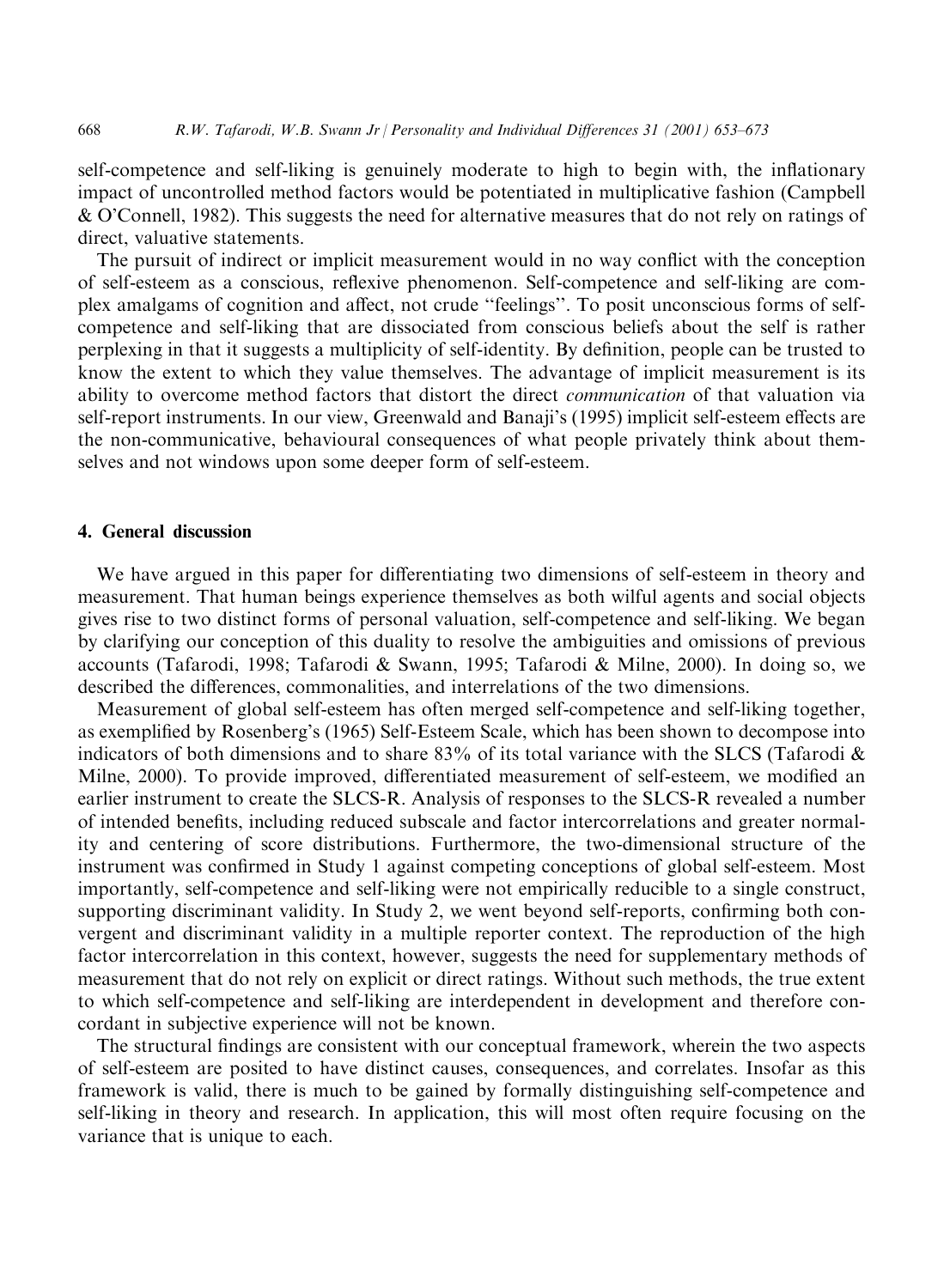#### 4.1. A higher love?

Does the high intercorrelation of self-competence and self-liking suggest the possibility of a third, higher-order dimension of global self-esteem? Positing a superordinate construct to account for a high correlation is justified when: (1) the correlation cannot be more parsimoniously explained by unidirectional or bidirectional effects between the two subordinate constructs; and (2) the superordinate construct holds clear surplus meaning beyond the subordinate constructs. Neither justification holds here, as the analogy of height and weight helps illustrate.

The intercorrelation of height and weight is at least as high as that between the two dimensions of self-esteem. Even so, it would seem odd to suggest that this is so because height and weight are both influenced by a third, "size" variable. Rather, the association is more simply explained by the observation that taller people tend to have greater body volume than shorter people and therefore weigh more. There is little need to introduce an additional concept here. The sufficiency does not, of course, preclude some composite of height and weight from proving useful beyond the separate constructs in the context of prediction. Such surplus meaning, however, is captured in the height xweight interaction. There is no theoretical justification for interpreting the interaction as anything more than just that — an interaction between two highest-order constructs.

The case of self-competence and self-liking is similar. Their strong association is readily explained by the reciprocal determination hypothesized to bind them through development, described at the outset. These paths of influence are enough to explain any overlap of self-competence and self-liking beyond measurement-related covariance. As in the case of height and weight, an additional concept is unnecessary.

Neither would a third, more global dimension of self-esteem provide surplus meaning. Just as height and weight jointly constitute what we think of as body "size", self-competence and selfliking jointly constitute "general" self-esteem. In both cases, the higher-order concept holds no independent experiential or functional meaning; it serves only to represent a correlated composite of dimensions. Such concepts are merely expedients of discourse, not self-standing theoretical constructs.

Finally, we should recognize that correlation between constructs is not inherently problematic. Presumably, height and weight would remain highly correlated even if perfectly measured, yet this in no way casts doubt on their conceptual separation. Analogously, a strong residual association of self-competence with self-liking after all shared method variance is partialled out would not threaten their confirmed discriminant validity. Natural covariance is as much an aspect of psychological as physical reality. Collapsing together all observed dimensions that share a high proportion of their variance would result in a conceptual system that was cripplingly simplistic.

#### 5. Conclusion

The prescriptive significance of the present research is clear. A clarification of self-esteem as self-competence and self-liking helps remedy the conceptual disorder that plagues the field. The wide differences in theoretical viewpoints noted by critics of the literature have been due in part to focus on one or the other dimension. A balanced understanding of the nature and importance of both dimensions would go far in reconciling seemingly discrepant perspectives and preventing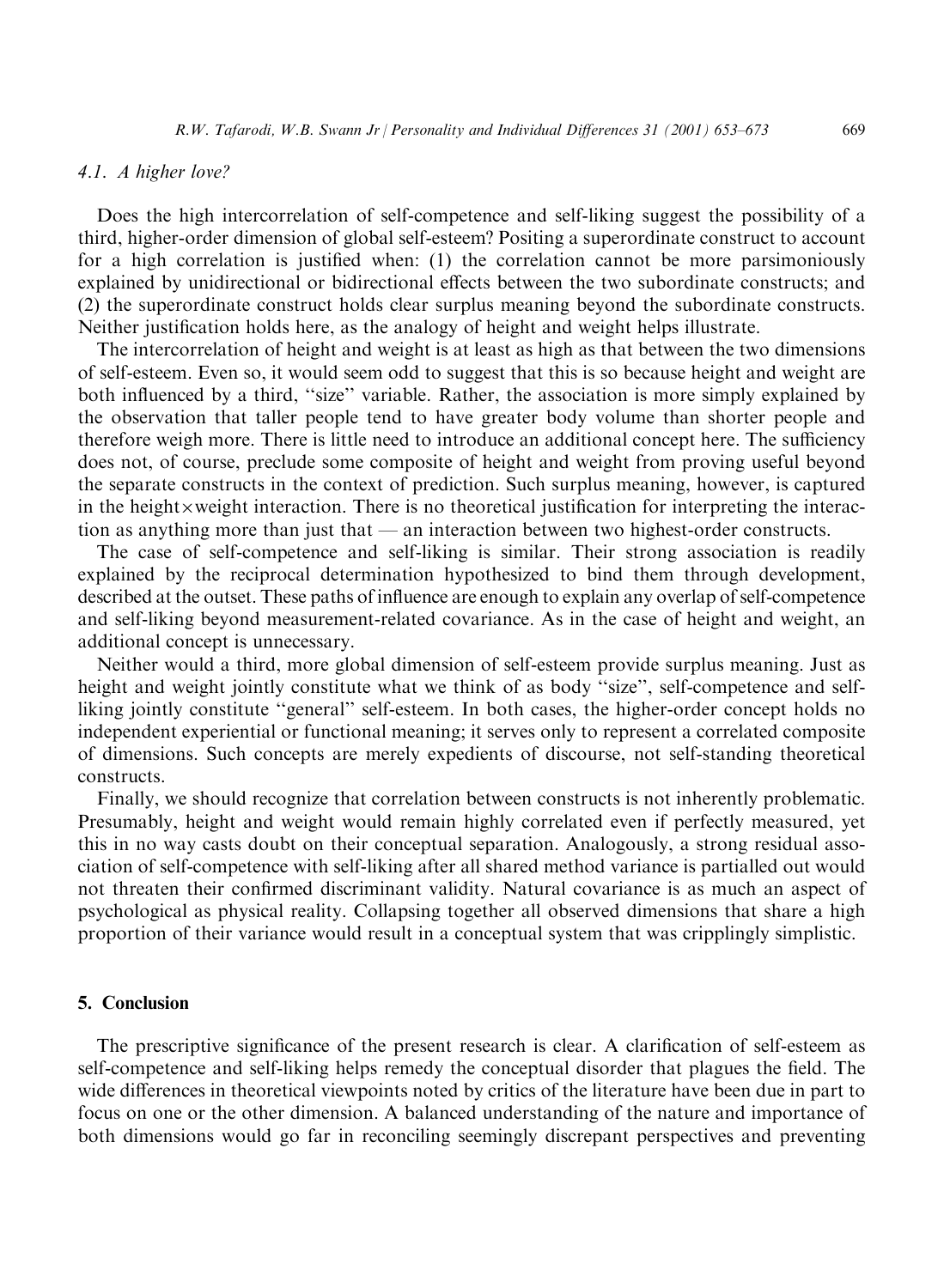further confusion. Toward such understanding, we offered here a clarified, formal description of self-competence and self-liking as constitutive aspects of global self-esteem. Furthermore, we facilitated its application in research by enhancing and validating a simple, straightforward, and economical measuring instrument. We hope that the results of this effort will be a sharper picture of what is arguably our most important attitude.

# **Acknowledgements**

This research was supported by a grant from the Social Sciences and Humanities Research Council of Canada (410-97-1509) to the first author. We thank Caroline Ho for her comments on this manuscript and Lena Quilty for her help with data collection.

# Appendix. Self-Liking/Self-Competence Scale-Revised Version (SLCS-R) items

- 1. I tend to devalue myself.  $(L-)$
- 2. I am highly effective at the things I do.  $(C+)$
- 3. I am very comfortable with myself.  $(L+)$
- 4. I am almost always able to accomplish what I try for.  $(C+)$
- 5. I am secure in my sense of self-worth.  $(L+)$
- 6. It is sometimes unpleasant for me to think about myself.  $(L-)$
- 7. I have a negative attitude toward myself.  $(L-)$
- 8. At times, I find it difficult to achieve the things that are important to me.  $(C-)$
- 9. I feel great about who I am.  $(L+)$
- 10. I sometimes deal poorly with challenges.  $(C-)$
- 11. I never doubt my personal worth.  $(L+)$
- 12. I perform very well at many things.  $(C+)$
- 13. I sometimes fail to fulfill my goals.  $(C-)$
- 14. I am very talented.  $(C+)$
- 15. I do not have enough respect for myself.  $(L-)$
- 16. I wish I were more skillful in my activities.  $(C-)$

Note. C, self-competence; L, self-liking;  $-$ , negative item;  $+$ , positive item.

# **References**

- Aidman, E. V. (1998). Analysing global dimensions of self-esteem: Factorial structure and reliability of the Self-Liking/ Self-Competence Scale. Personality and Individual Differences, 24, 735-737.
- Aidman, E. V. (1999). Measuring individual differences in implicit self-concept: initial validation of the Self-Apperception Test. Personality and Individual Differences, 27, 211-228.
- Allen, M. J., & Yen, W. M. (1979). Introduction to measurement theory. Monterey, CA: Brooks/Cole.
- Bakan, D. (1966). The duality of human existence: isolation and communion in Western man. Boston, MA: Beacon Press. Bandura, A. (1977). Self-efficacy: toward a unifying theory of behavioral change. *Psychological Review*, 84, 191–215.
- Bandura, A. (1989). Social foundations of thought and action: a social cognitive theory. Englewood Cliffs, NJ: Prentice-Hall.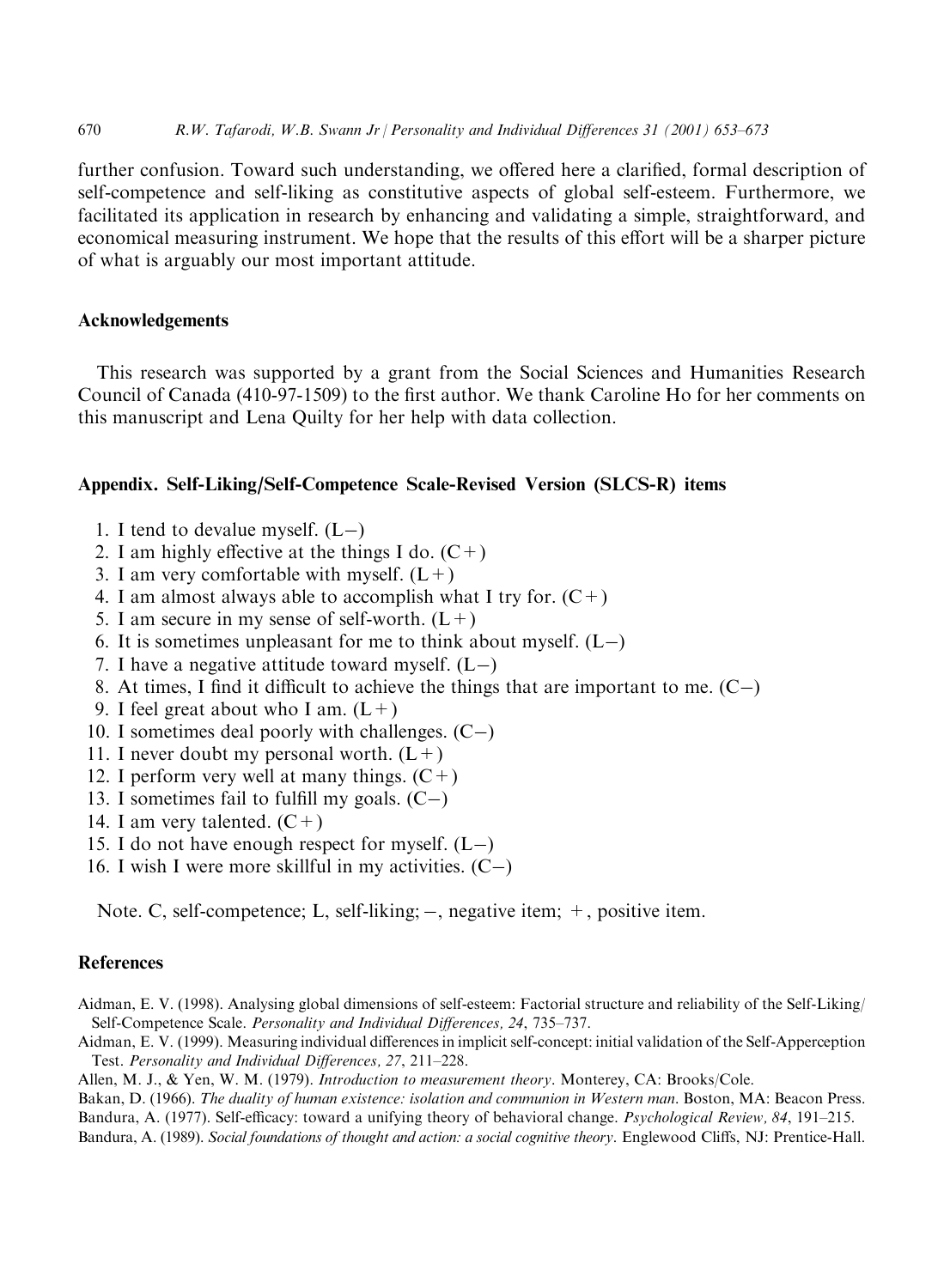Bandura, A. (1989). Human agency in social cognitive theory. American Psychologist, 44, 1175–1184.

- Bandura, A. (1990). Conclusion: Reflections on nonability determinants of competence. In R. J. Sternberg, & J. Kolligian Jr., Competence considered (pp. 315–362). New Haven, CT: Yale University Press.
- Bandura, A. (1992). Exercise of personal agency through the self-efficacy mechanism. In R. Schwarzer, Self-efficacy: thought control of action (pp. 3-38). Washington, DC: Hemisphere Publishing Corporation.
- Barber, B. K. (1990). Marital quality, parental behaviors, and adolescent self-esteem. In B. K. Barber, & B. C. Rollins, Parent–adolescent relationships (pp. 49–75). New York: University Press of America.

Bentler, P. M. (1995). EOS structural equations program manual. Encino, CA: Multivariate Software, Inc.

- Bentler, P. M., & Bonett, D. G. (1980). Significance tests and goodness of fit in the analysis of covariance structures. Psychological Bulletin, 88, 588-606.
- Bernard, L. C., Hutchison, S., Lavin, A., & Pennington, P. (1996). Ego-strength, hardiness, self-esteem, self-efficacy, optimism, and maladjustment: Health-related personality constructs and the "Big Five" model of personality. Assessment, 3, 115-131.
- Bernstein, I. H., & Teng, G. (1989). Factoring items and factoring scales are different: spurious evidence for multidimensionality due to item categorization. *Psychological Bulletin*, 105, 467–477.
- Blascovich, J., & Tomaka, J. (1991). Measures of self-esteem. In J. P. Robinson, P. R. Shaver, & L. S. Wrightsman, Measures of personality and social psychological attitudes (pp. 115–160). New York: Academic Press.
- Bollen, K. A., & Barb, K. H. (1981). Pearson's r and coarsely categorized measures. American Sociological Review, 46,  $232 - 239$ .
- Bosson, J. K., & Swann, W. B. Jr. (1999). Self-liking, self-competence, and the quest for self-verification. Personality and Social Psychology Bulletin, 25, 1230-1241.
- Brissett, D. (1972). Toward a clarification of self-esteem. *Psychiatry*, 35, 255–262.
- Brown, J. D. (1998). The self. New York: McGraw-Hill.
- Browne, M. W. (1984). Asymptotically distribution-free methods for the analysis of covariance structures. British Journal of Mathematical and Statistical Psychology, 37, 62–83.
- Campbell, D. T., & Fiske, D. W. (1959). Convergent and discriminant validation by the multitrait-multimethod matrix. Psychological Bulletin, 56, 81-105.
- Campbell, D. T., & O'Connell, E. J. (1982). Methods as diluting trait relationships rather than adding irrelevant systematic variance. In D. W. Fiske, D. Brinberg, & L. H. Kidder, New directions for methodology of social and behavioral science: Vol. 12. Forms of validity in research (pp. 93-111). San Francisco, CA: Jossey-Bass Inc.
- Cliff, N. (1983). Some cautions concerning the application of causal modeling methods. Multivariate Behavioral Research, 18, 115-126.
- Crandall, R. (1973). The measurement of self-esteem and related constructs. In J. P. Robinson, & P. R. Shaver, Measures of social psychological attitudes (Revised ed., pp. 45–168). Ann Arbor, MI: Institute for Social Research.
- Damon, W., & Hart, D. (1988). Self-understanding in childhood and adolescence. New York: Cambridge University Press.
- deCharms, R. (1983). Personal causation: the internal affective determinants of behavior. Hillsdale, NJ: Lawrence Erlbaum Associates (original work published 1968).
- Deci, E. L., & Ryan, R. M. (1985). Intrinsic motivation and self-determination in human behavior. New York: Plenum Press.
- Dewey, J. (1939). Theory of valuation. Chicago, IL: University of Chicago Press.
- Diggory, J. C. (1966). Self-evaluation: concepts and studies. New York: John Wiley.
- Fiske, D. W. (1982). Convergent-discriminant validation in measurements and research strategies. In D. W. Fiske, D. Brinberg, & L. H. Kidder, New directions for methodology of social and behavioral science: Vol. 12. Forms of validity in research (pp. 77-92). San Francisco, CA: Jossey-Bass Inc.
- Franks, D. D., & Marolla, J. (1976). Efficacious action and social approval as interacting dimensions of self-esteem: a tentative formulation through construct validation. Sociometry, 39, 324-341.
- Gecas, V. (1971). Parental behavior and dimensions of adolescent self-evaluation. Sociometry, 34, 466–482.
- Goffman, E. (1959). The presentation of self in everyday life. New York: Doubleday & Company.
- Greenwald, A. G., & Banaji, M. R. (1995). Implicit social cognition: attitudes, self-esteem, and stereotypes. *Psycholo*gical Review, 102, 4-27.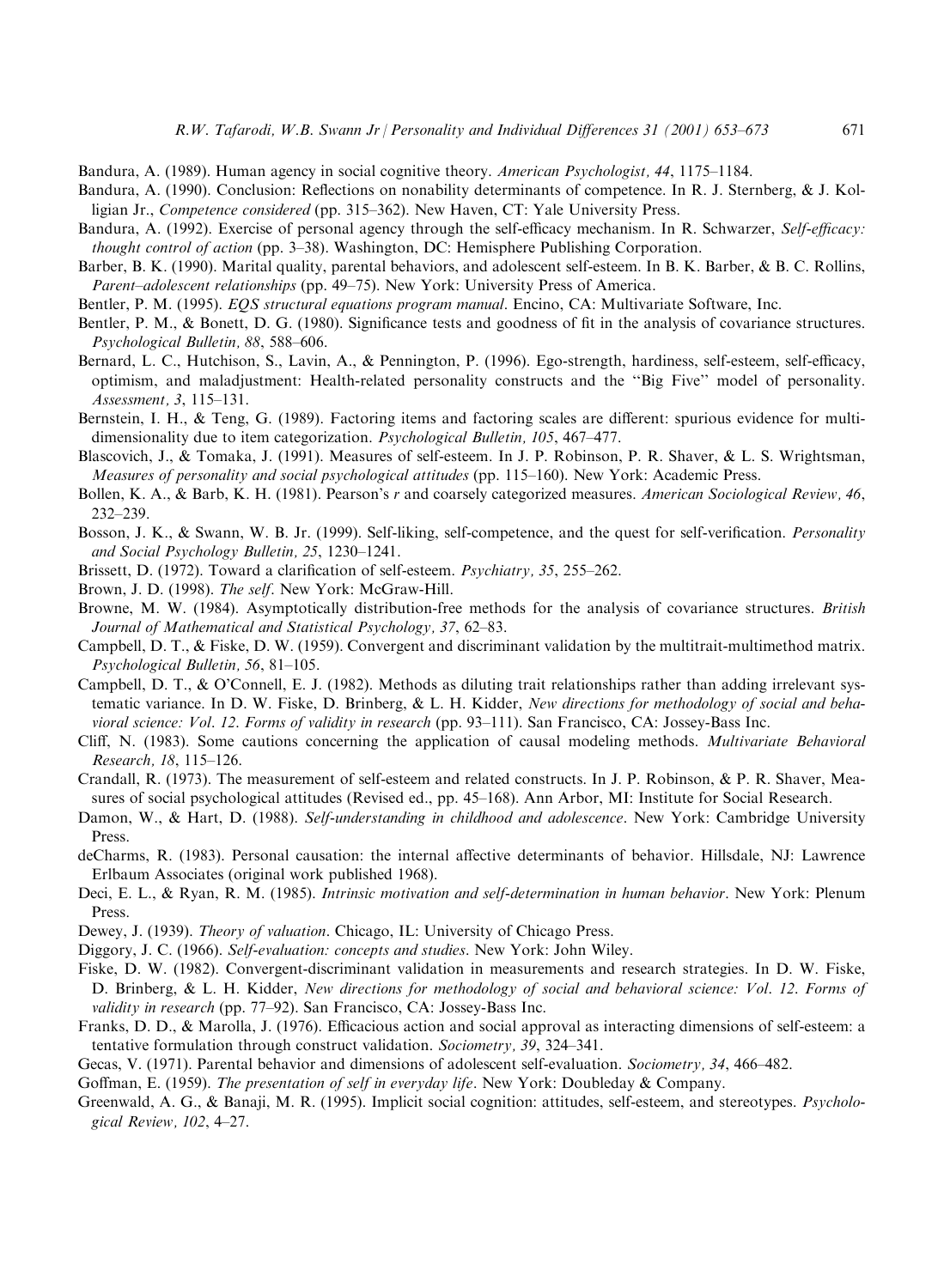- 672 R.W. Tafarodi, W.B. Swann Jr / Personality and Individual Differences 31 (2001) 653-673
- Guisinger, S., & Blatt, S. J. (1994). Individuality and relatedness: evolution of a fundamental dialectic. American Psy $chologist, 49, 104–111.$
- Harré, R. (1991). The discursive production of selves. *Theory and Psychology*, 1, 51–63.
- Hu, L-T., Bentler, P. M., & Kano, Y. (1992). Can test statistics in covariance structure analysis be trusted? Psychological Bulletin, 112, 351-362.
- Kaplan, H. B., & Pokorny, A. D. (1969). Self-derogation and psychosocial adjustment. Journal of Nervous and Mental Disease, 149, 421-434.
- Kohn, M. L., & Schooler, C. (1969). Class, occupation, and orientation. American Sociological Review, 34, 659–678.
- Lees, M. C., & Neufeld, R. W. J. (1994). Matching the limits of clinical inference to the limits of quantitative methods: a formal appeal to practice what we consistently preach. Canadian Psychology, 35, 268–282.
- Macmann, G. M., & Barnett, D. W. (1994). Structural analysis of correlated factors: lessons from the verbal-performance dichotomy of the Wechsler scales. School Psychology Quarterly, 9, 161–197.
- Marsh, H. W. (1989). Confirmatory factor analyses of multitrait-multimethod data: many problems and a few solutions. Applied Psychological Measurement, 4, 335–361.
- Marsh, H. W. (1993). Multitrait-multimethod analyses: inferring each trait-method combination with multiple indicators. Applied Measurement in Education, 6, 49-81.
- Marsh, H. W., & Bailey, M. (1991). Confirmatory factor analyses of multitrait-multimethod data: a comparison of the behavior of alternative models. Applied Psychological Measurement, 15, 47-70.
- Mead, G. H. (1934). Mind, self, and society from the standpoint of a social behaviorist. Chicago, IL: University of Chicago Press.
- Murphy, K. R., Jako, R., & Anhalt, R. (1993). Nature and consequences of halo error: a critical analysis. Journal of Applied Psychology, 78, 218-225.
- Muthén, B. (1984). A general structural equation model with dichotomous, ordered categorical, and continuous latent variable indicators. Psychometrika, 49, 115-132.
- Muthén, B., & Kaplan, D. (1985). A comparison of some methodologies for the factor analysis of non-normal Likert variables. British Journal of Mathematical and Statistical Psychology, 45, 19–30.
- Nunnally, J. C., & Bernstein, I. H. (1994). *Psychometric theory* (3rd ed.). New York: McGraw-Hill.
- Openshaw, D. K., Thomas, D. L., & Rollins, B. C. (1981). Adolescent self-esteem: a multidimensional perspective. Journal of Early Adolescence, 1, 273-282.
- Owens, T. J. (1993). Accentuating the positive and the negative: rethinking the use of self-esteem, self-deprecation, and self-confidence. Social Psychology Quarterly, 56, 288-299.
- Potthast, M. J. (1993). Confirmatory factor analysis of ordered categorical variables with large models. British Journal of Mathematical and Statistical Psychology, 46, 273-286.
- Rosenberg, M. (1965). Society and the adolescent self-image. Princeton, NJ: Princeton University Press.
- Rosenberg, M. (1979). Conceiving the self. New York: Basic Books.
- Rosenberg, M. (1986). Self-concept from middle childhood through adolescence. In J. Suls, & A. G. Greenwald, Psychological perspectives on the self. Vol. 3 (pp. 107–136). Hillsdale, NJ: Lawrence Erlbaum Associates.
- Satorra, A., & Bentler, P. M. (1994). Corrections to test statistics and standard errors in covariance structure analysis. In A. von Eye, & C.C Clogg, *Latent variable analysis* (pp. 399–419). Thousand Oaks, CA: Sage.
- Sechrest, L. (1963). Incremental validity: a recommendation. *Educational and Psychological Measurement*, 23, 153–158.
- Shahani, C., Dipboye, R. L., & Phillips, A. P. (1990). Global self-esteem as a correlate of work-related attitudes: a question of dimensionality. Journal of Personality Assessment, 54, 276-288.
- Shapiro, S. S., & Wilk, M. B. (1965). An analysis of variance test for normality (complete samples). *Biometrika*, 52,  $591 - 611.$
- Shavelson, R. J., Hubner, J. J., & Stanton, J. C. (1976). Self-concept: validation of construct interpretations. Review of Educational Research, 46, 407-441.
- Sherer, M., Maddux, J. E., Mercandante, B., Prentice-Dunn, S., Jacobs, B., & Rogers, R. W. (1982). The Self-Efficacy Scale: construction and validation. *Psychological Reports*, 51, 663–671.
- Shrauger, J. S., & Schoeneman, T. J. (1979). Symbolic interactionist view of self-concept: through the looking glass darkly. *Psychological Bulletin*, 86, 549–573.
- Silverberg, W. V. (1952). Childhood experience and personal destiny. New York: Springer.